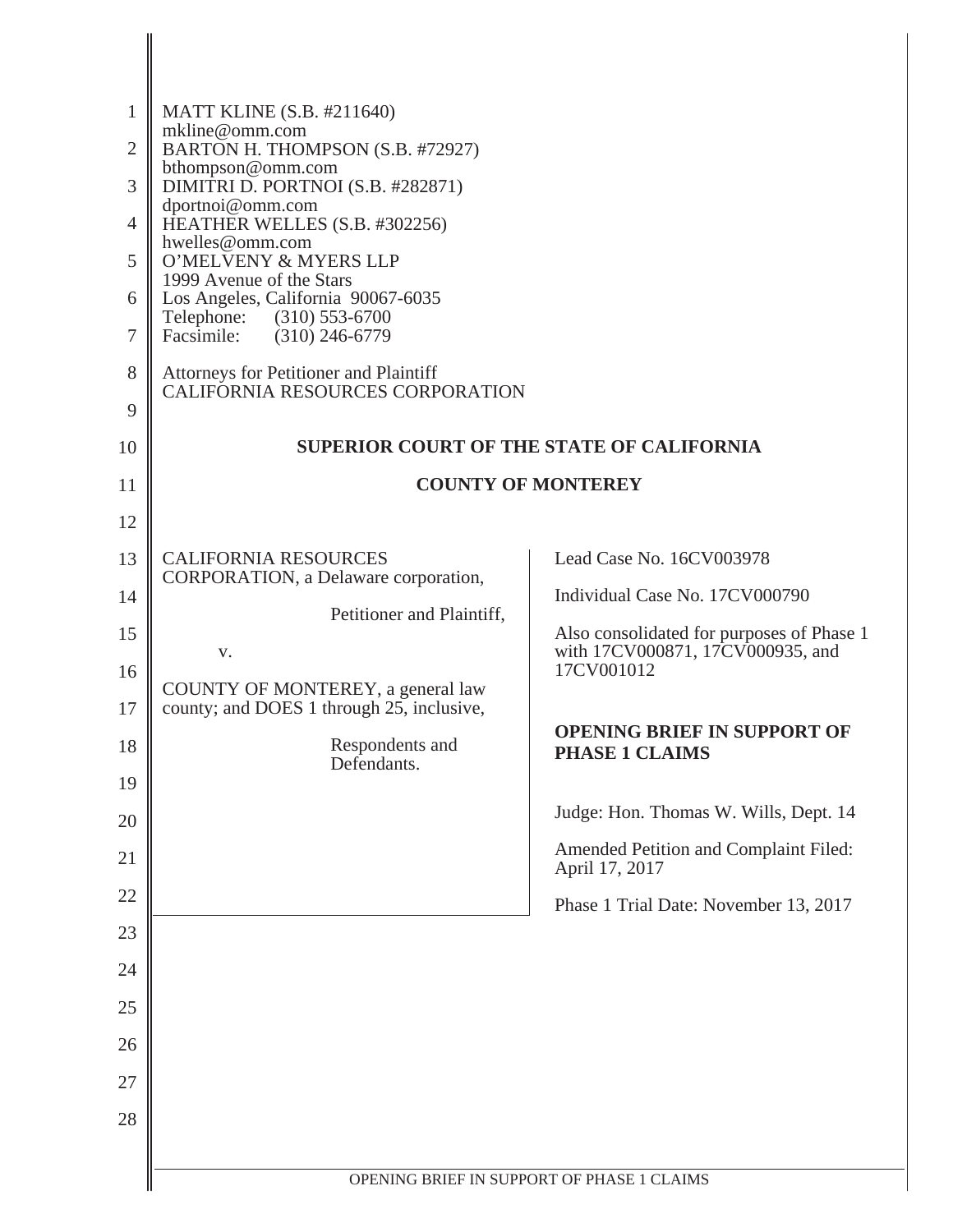|      |           |    | <b>TABLE OF CONTENTS</b>                                                                                                                                            |
|------|-----------|----|---------------------------------------------------------------------------------------------------------------------------------------------------------------------|
|      |           |    |                                                                                                                                                                     |
| Ι.   |           |    |                                                                                                                                                                     |
| II.  |           |    |                                                                                                                                                                     |
|      | A.        |    |                                                                                                                                                                     |
|      | <b>B.</b> |    |                                                                                                                                                                     |
| III. |           |    | Measure Z Commits a Per Se Taking by Destroying the Economically Beneficial                                                                                         |
|      | A.        |    | By Prohibiting CRC from Drilling Any New Oil or Wastewater Wells,                                                                                                   |
|      |           | 1. |                                                                                                                                                                     |
|      |           | 2. | Measure Z Effects a Facial Taking of CRC's Mineral Rights 8                                                                                                         |
|      | <b>B.</b> |    | The Proper Remedy Is a Court Order Declaring That Measure Z Effects a                                                                                               |
|      | C.        |    | Measure Z's Takings Exemption Impermissibly Purports to Allow the<br>County to Adjudicate and Remedy Takings Claims and Violates Due                                |
|      |           | 1. | Measure Z Usurps the Court's Authority by Requiring Exclusive                                                                                                       |
|      |           | 2. |                                                                                                                                                                     |
|      |           | 3. | Section 6(C) Requires an Unworkable, Unwieldy Process That<br>Cannot Provide Property Owners Meaningful Relief.  15                                                 |
|      | D.        |    | CRC's Takings Claim Is Appropriate for Immediate Review in Any Event 16                                                                                             |
| IV.  |           |    | Measure Z Violates the California Constitution's Single-Subject Rule by Pairing<br>Its Highly Advertised Fracking Ban with Unrelated Provisions That Will Eliminate |
|      | A.        |    |                                                                                                                                                                     |
|      | <b>B.</b> |    | Measure Z's Bans on New Oil Wells and Wastewater Disposal Are Not                                                                                                   |
|      | C.        |    | Application of the Single-Subject Rule Is Particularly Appropriate Here<br>Because Voters Were Likely Confused About Measure Z's Content 24                         |
| V.   |           |    |                                                                                                                                                                     |
|      |           |    |                                                                                                                                                                     |
|      |           |    |                                                                                                                                                                     |
|      |           |    |                                                                                                                                                                     |
|      |           |    |                                                                                                                                                                     |
|      |           |    |                                                                                                                                                                     |
|      |           |    |                                                                                                                                                                     |
|      |           |    | $\mathbf{ii}$                                                                                                                                                       |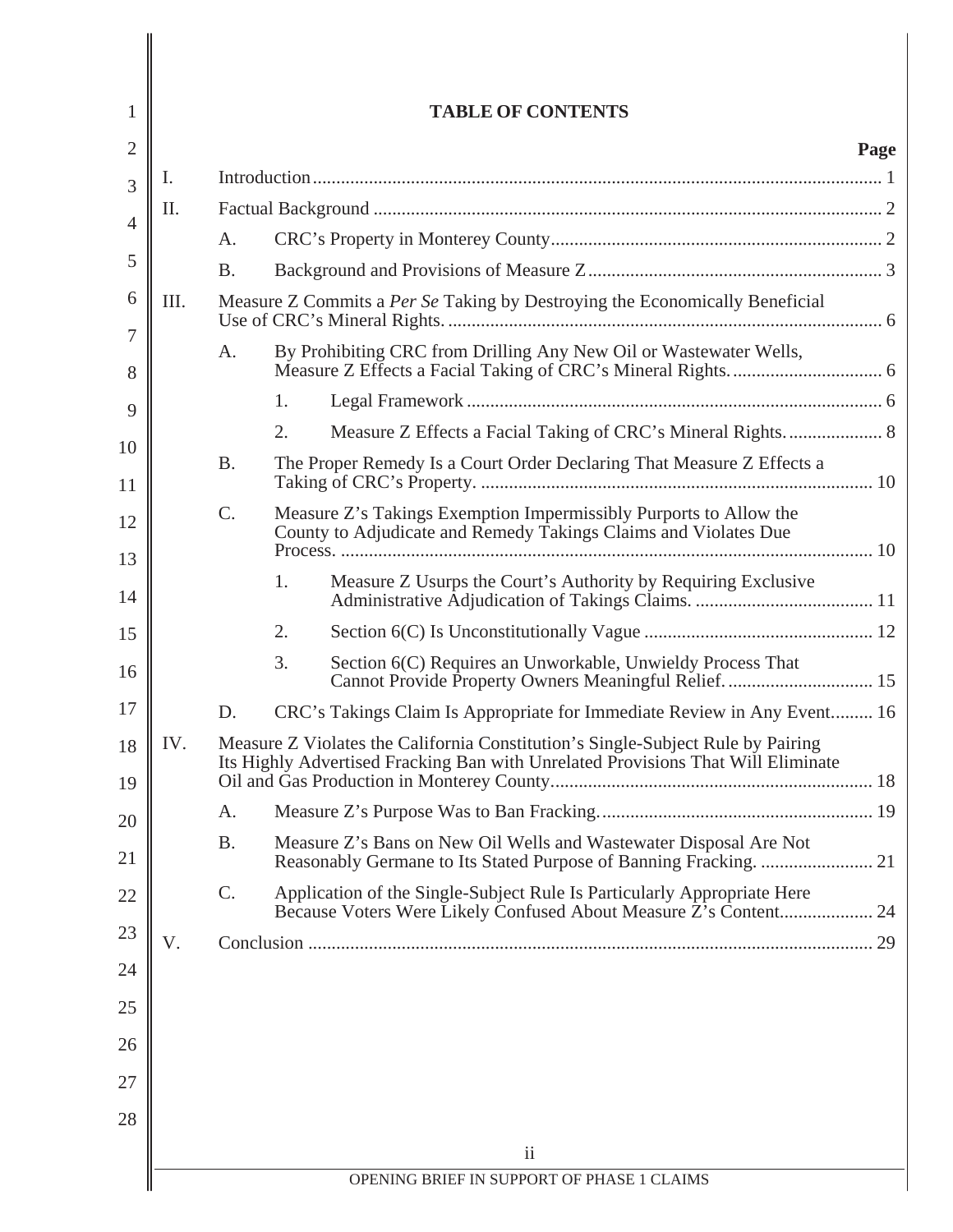| 1        | <b>TABLE OF AUTHORITIES</b>                                              |
|----------|--------------------------------------------------------------------------|
| 2        | Page                                                                     |
| 3        | <b>CASES</b><br>Action Apartment Ass'n v. Santa Monica Rent Control Bd., |
| 4        |                                                                          |
| 5        | Agins v. City of Tiburon,                                                |
| 6<br>7   | Agric. Labor Relations Bd. v. Superior Court,                            |
| 8        | Amador Valley Joint Union High Sch. Dist. v. State Bd. of Equalization,  |
| 9        | Armstrong v. United States,                                              |
| 10<br>11 | BE & K Constr. Co. v. NLRB,                                              |
| 12       | Bernstein v. Bush,                                                       |
| 13<br>14 | Big Mama Rag, Inc. v. United States,                                     |
| 15       | Birkenfeld v. City of Berkeley,                                          |
| 16<br>17 | Braly v. Bd. of Fire Comm'rs,                                            |
| 18       | Brosnahan v. Brown,                                                      |
| 19       | Brown v. City of Los Angeles,                                            |
| 20<br>21 | Cal. Family Bioethics Council v. Cal. Inst. for Regenerative Med.,       |
| 22       | Cal. Trial Lawyers Ass'n v. Eu,                                          |
| 23<br>24 | Carson Mobilehome Park Owners' Ass'n v. City of Carson,                  |
| 25       | Cassinos v. Union Oil Co.,                                               |
| 26       | Chem. Specialties Mfrs. Ass'n, Inc. v. Deukmejian,                       |
| 27<br>28 | Del Oro Hills v. City of Oceanside,                                      |
|          | iii                                                                      |
|          | OPENING BRIEF IN SUPPORT OF PHASE 1 CLAIMS                               |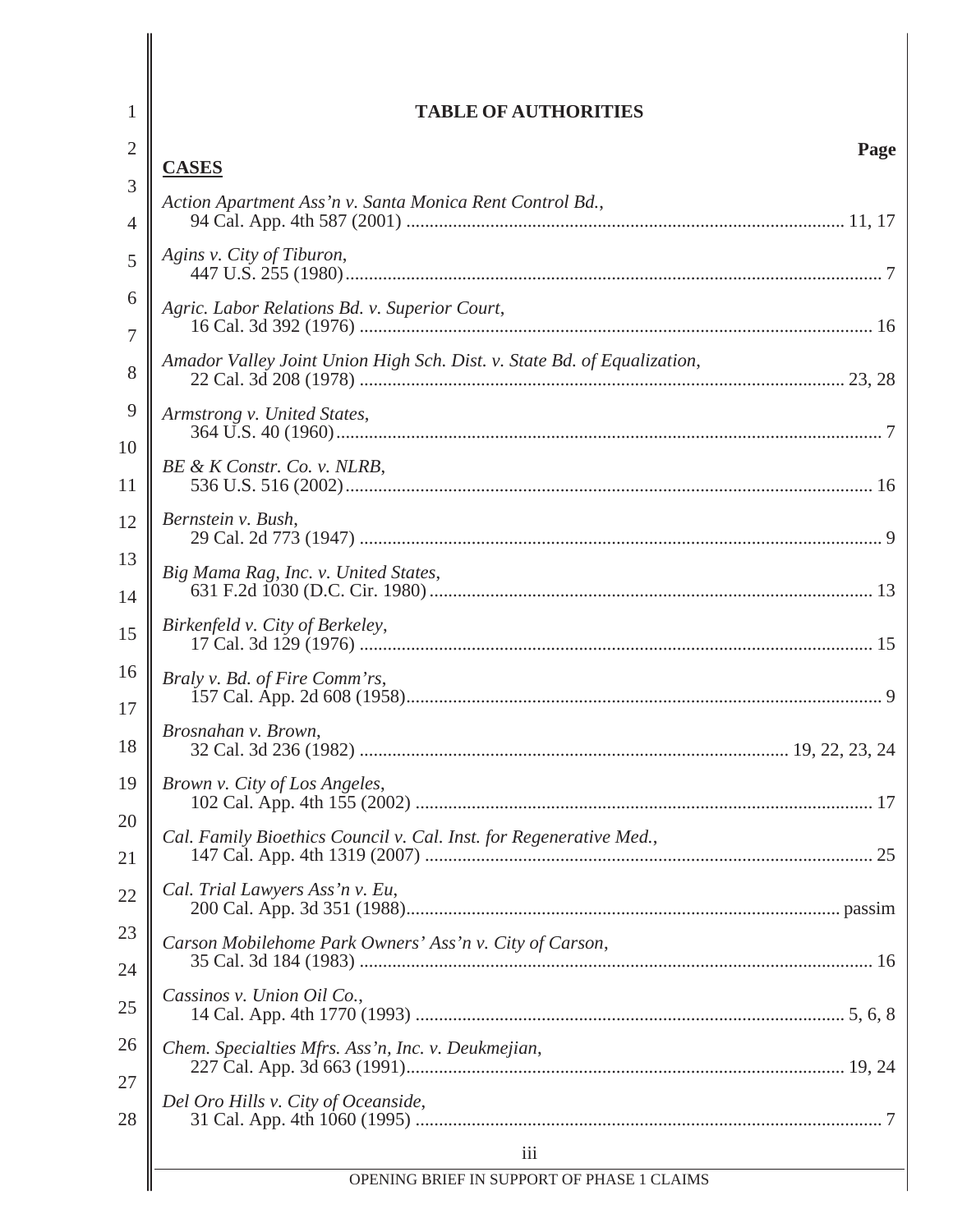| 1              | <b>TABLE OF AUTHORITIES</b><br>(continued)                             |
|----------------|------------------------------------------------------------------------|
| $\overline{2}$ |                                                                        |
| 3              | Page<br>First English Evangelical Lutheran Church v. Los Angeles Cty., |
| 4              | Grayned v. City of Rockford,                                           |
| 5              |                                                                        |
| 6              | Healing v. Cal. Coastal Comm'n,                                        |
| 7<br>8         | Hensler v. City of Glendale,                                           |
| 9              | Hodel v. Va. Surface Mining & Reclamation Ass'n, Inc.,                 |
| 10             | Hunt v. City of Los Angeles,                                           |
| 11             | Johnston v. Bd. of Supervisors of Marin Cty.,                          |
| 12             | 31 Cal. 2d 66 (1947), overruled in part on other grounds by Bailey v.  |
| 13<br>14       | Keystone Bituminous Coal Ass'n, Inc. v. DeBenedictis,                  |
| 15             | Lesher Commc'ns, Inc. v. City of Walnut Creek,                         |
| 16             | Loretto v. Teleprompter Manhattan CATV Corp.,                          |
| 17             |                                                                        |
| 18             | Lucas v. S.C. Coastal Council,                                         |
| 19             | Manduley v. Superior Court,                                            |
| 20             |                                                                        |
| 21             | Nollan v. Cal. Coastal Comm'n,                                         |
| 22             | Ohio Valley Water Co. v. Ben Avon Borough,                             |
| 23             | Pa. Coal Co. v. Mahon,                                                 |
| 24             |                                                                        |
| 25             | Palazzolo v. Rhode Island,                                             |
| 26             | Penn Cent. Transp. Co. v. New York City,                               |
| 27             |                                                                        |
| 28             | People v. Kisling,                                                     |
|                | iv                                                                     |
|                | OPENING BRIEF IN SUPPORT OF PHASE 1 CLAIMS                             |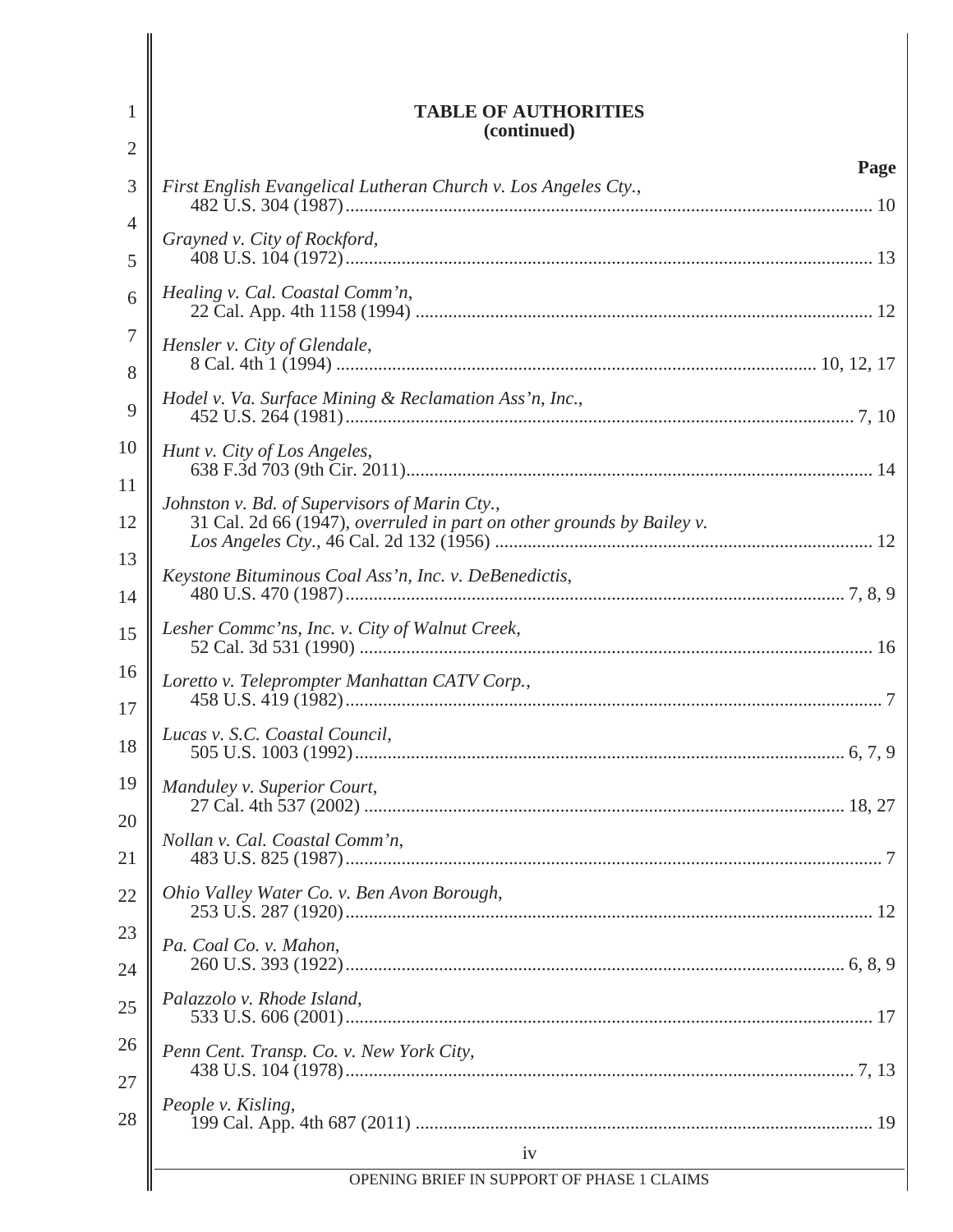| 1                   | <b>TABLE OF AUTHORITIES</b><br>(continued)                   |
|---------------------|--------------------------------------------------------------|
| $\overline{2}$      | Page                                                         |
| 3                   | Phillips Petroleum Co. v. Cty. of Lake,                      |
| $\overline{4}$<br>5 | Screws v. United States,                                     |
| 6                   | Senate v. Jones,                                             |
| 7<br>8              | Shea Homes Ltd. P'ship v. Cty. of Alameda,                   |
| 9                   | Sinclair Oil Corp. v. Cty. of Santa Barbara,                 |
| 10                  | Suitum v. Tahoe Reg'l Planning Agency,                       |
| 11<br>12            | United States v. Gen. Motors Corp.,                          |
| 13                  | W. Chandler Blvd. Neighborhood Ass'n v. City of Los Angeles, |
| 14                  | <b>STATUTES</b>                                              |
| 15                  |                                                              |
| 16                  | <b>OTHER AUTHORITIES</b>                                     |
| 17                  |                                                              |
| 18                  |                                                              |
| 19                  | <b>CONSTITUTIONAL PROVISIONS</b>                             |
| 20                  |                                                              |
| 21                  |                                                              |
| 22                  |                                                              |
| 23                  |                                                              |
| 24                  |                                                              |
| 25                  |                                                              |
| 26                  |                                                              |
| 27                  |                                                              |
| 28                  |                                                              |
|                     | V                                                            |
|                     | OPENING BRIEF IN SUPPORT OF PHASE 1 CLAIMS                   |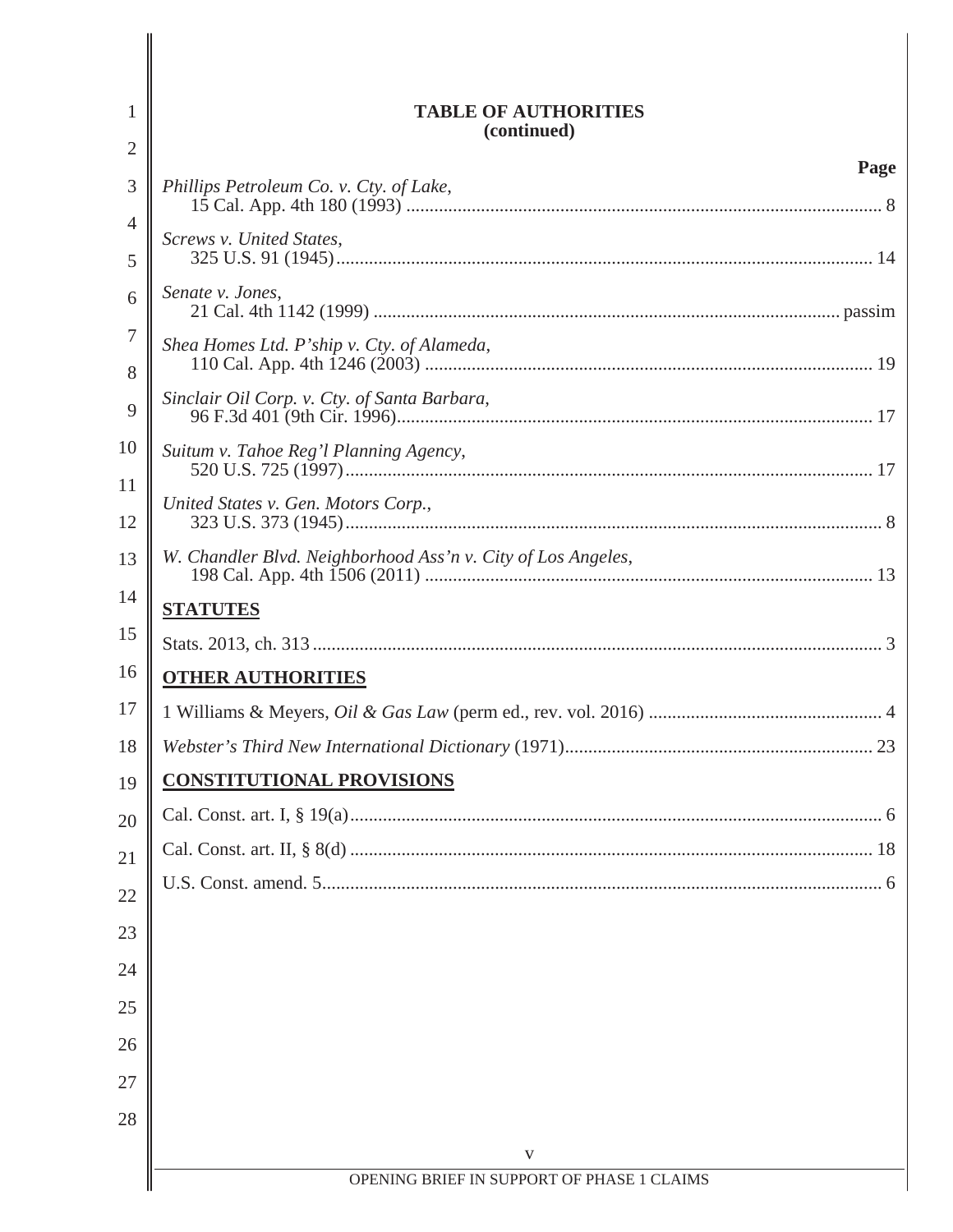| <b>Citation</b>            | <b>Description</b>                                                                                                 |
|----------------------------|--------------------------------------------------------------------------------------------------------------------|
| <b>AR</b>                  | Phase 1 Lodged Certified Administrative Record                                                                     |
| RJN Ex. [Number]           | Plaintiffs' Joint Request for Judicial Notice (filed by<br>Chevron USA, Inc. ("Chevron"))                          |
| CRC RJN Ex. [Number]       | Request for Judicial Notice (filed by California<br>Resources Corporation ("CRC"))                                 |
| Stipulated Facts [[Number] | Stipulated facts filed in Joint Case Management<br>Conference Statement and Status Report (May 24,<br>2017), Ex. A |
| Aera Br.                   | Phase 1 Opening Brief Re Facial Invalidity of<br>Monterey County Measure Z (filed by Aera Energy<br>LLC ("Aera"))  |
| Chevron Br.                | Opening Brief in Support of Phase 1 Proceedings<br>(filed by Chevron)                                              |
| Eagle Br.                  | Phase One Brief by Eagle Petroleum, LLC ("Eagle")                                                                  |
| NARO Br.                   | Phase 1 Opening Brief of NARO-CA and the<br>Various Affected Mineral Owners                                        |
| Bridges Decl.              | Declaration of Kimberly Bridges (filed by CRC)                                                                     |
| Ellison Decl.              | Declaration of Burt Ellison (filed by Chevron)                                                                     |
| Kemp Decl.                 | Declaration of Charles G. Kemp (filed by Aera)                                                                     |
| Latham Decl.               | Declaration of James Latham (filed by Chevron)                                                                     |
| McMahan Decl.              | Declaration of Justin McMahan (filed by CRC)                                                                       |
| Miller Decl.               | Declaration of Richard Miller (filed by CRC)                                                                       |
| Tubbs Decl.                | Declaration of Dallas Tubbs (filed by Chevron)                                                                     |
| Smith Decl.                | Declaration of Adam Smith (filed by CRC)                                                                           |
| Welles Decl.               | Declaration of Heather Welles (filed by CRC)                                                                       |
| Wilson Decl.               | Declaration of Mary Jane Wilson (filed by Eagle) <sup>1</sup>                                                      |
|                            |                                                                                                                    |
| and citations are omitted. | $1$ Unless noted, all emphases to quotations in this brief are added, and internal quotation marks<br>vi           |

 $\overline{\phantom{a}}$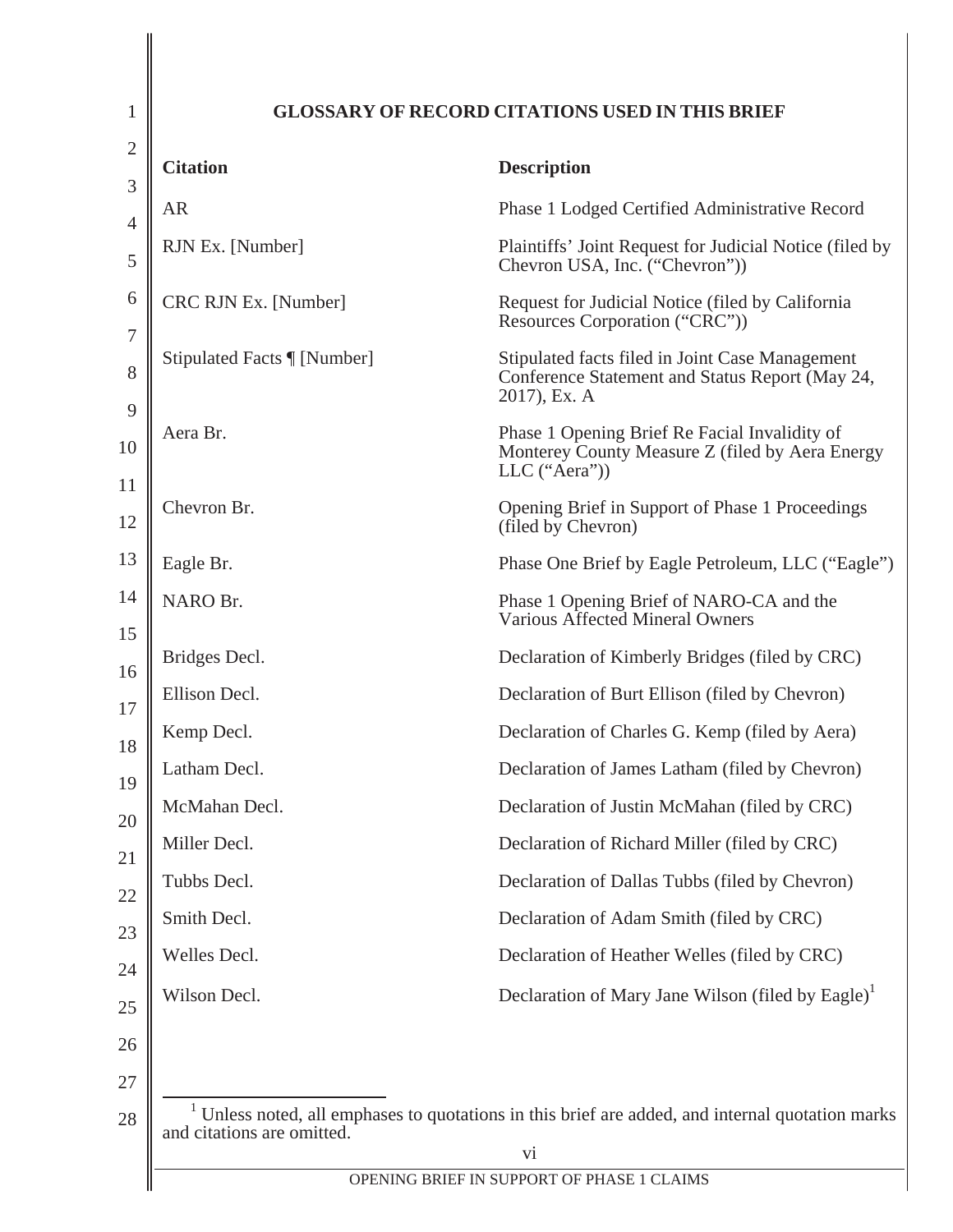## **I. Introduction**

1

2 3 4 5 6 7 8 California Resources Corporation ("CRC") is one of many landowners in Monterey County ("the County") whose property interests are now worthless because of Measure Z. Sold to voters as a "fracking ban," Measure Z, in reality, bans all new exploration, production, and wastewater wells and soon will eliminate all oil and gas operations in the County. The measure therefore wipes out the one economically viable use of CRC's mineral rights, rights protected by the California Constitution for 150 years: producing oil and gas. Because Measure Z's ban on new wells destroys the value of these rights, Measure Z effects a clear taking.

9 10 11 12 13 14 15 16 17 CRC's takings claim is ripe for Phase 1 because Measure Z's mere enactment denies CRC all economically viable use of its property. Indeed, CRC's takings claim is simple, given that it cannot produce oil without drilling new wells—new wells banned by Measure Z. While Measure Z tries to steer takings claims to the Monterey County Board of Supervisors ("the Board") via an exemption process, California law gives *courts* the exclusive authority to resolve such claims. Compounding this problem, Measure Z gives the Board no direction regarding when it should grant exemptions, or what those exemptions should look like. And because the exemption provision requires the Board to assess hundreds, if not thousands, of takings claims through an unwieldy process that will take years to complete, Measure Z doubly denies CRC due process.

18 19 20 21 22 23 24 As the briefs of CRC's co-plaintiffs demonstrate, Measure Z suffers from many other infirmities—all claims that CRC joins. But the simplest reason to strike down Measure Z now is that it runs afoul of California's single-subject rule, a critical procedural check on voter initiatives designed to prevent proponent overreach and voter confusion. Here that confusion is stark. Measure Z's express purpose was to "ban fracking," and proponents reinforced this message by emblazoning a large red "BAN FRACKING" headline on all campaign materials. In fact, however, fracking is not used in Monterey County, given its geology.

25 26 27 28 The real (obscured) goal of Measure Z was to shut down all oil and gas production. By banning new wells and wastewater disposal, Measure Z ensures exactly that. Yet the average voter, with little to no understanding of the mechanics of oil and gas operations, would not have foreseen the drastic effects of these bans. To the contrary, proponents assured voters that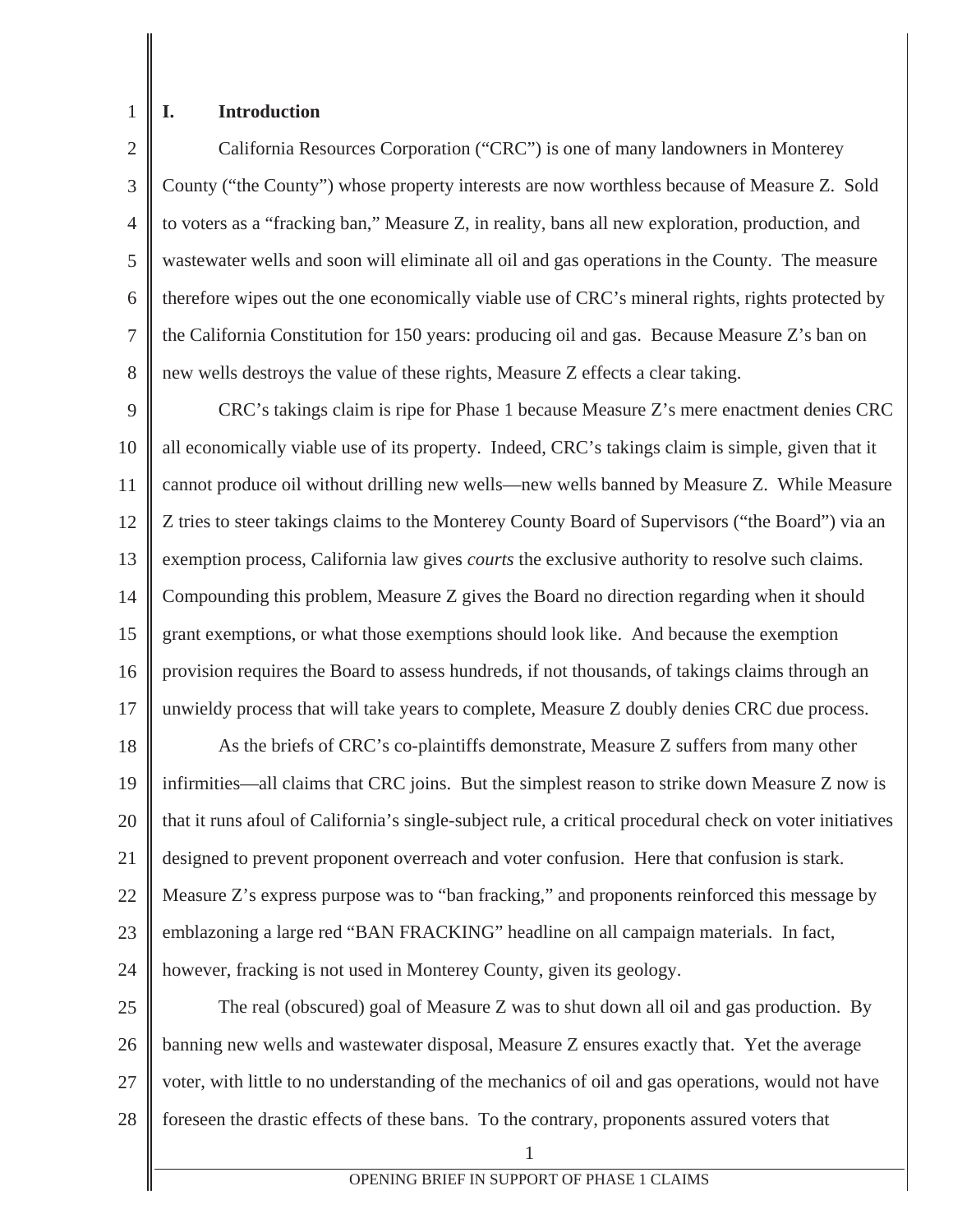1 2 3 Measure Z would not affect current oil and gas operations, and they worked to block the County from issuing a neutral analysis of Measure Z that would have revealed its impact. Voters were thus left to rely on the proponents' lead message: that Measure Z was a fracking ban.

4 5 6 7 8 Measure Z was the ultimate bait and switch. The complete bans on new wells and wastewater disposal have nothing to do with fracking. And because Measure Z destroys the value of mineral rights across the County, the County now faces billions of dollars in inverse condemnation claims, and Measure Z will cost the County millions of dollars in lost tax revenue (some \$8 million a year in property taxes alone) as well as massive legal fees.

9 10 11 The Court should strike down Measure Z. If, however, it concludes that Measure Z is valid, the Court should grant CRC declaratory relief on its takings claim, ruling that Measure Z cannot apply to CRC's property without the payment of just compensation.

12

#### **II. Factual Background**

13 14 15 16 17 18 Active oil production in Monterey County is limited to its southeast corner, approximately 83 miles southeast of Monterey Bay. Bridges Decl. ¶ 4. The San Ardo and other smaller, nearby fields are located in a sparsely populated area only a few dozen miles from Kern County, where the vast majority of California's oil production occurs. *Id.* Existing Monterey County oil fields consist of saturated sand that is highly permeable, but contains thick, heavy oil that must be heated for efficient production. Stipulated Facts ¶ 16; Miller Decl. ¶ 11-12, 15-16, 18.

19

#### **A. CRC's Property in Monterey County**

20 21 22 23 24 25 26 27 CRC owns mineral rights in 23 parcels of land in the County, most northeast of San Ardo. Bridges Decl. ¶¶ 30, 31. None contains oil wells, and to produce oil and gas, CRC would need to drill new oil and wastewater injection wells at these sites. McMahan Decl. ¶ 9; Miller Decl. ¶ 28. CRC also owns numerous oil and gas leases, including land overlying the San Ardo, Paris Valley, and McCool Ranch oil fields. Bridges Decl. ¶¶ 5, 9, 12-30; CRC RJN. The vast majority of these leased parcels contain no oil wells—meaning, again, that CRC would need to drill new wells to produce oil and gas at these sites. McMahan Decl.  $\P\P$  2-9; Miller Decl.  $\P$  18, 28. Four of CRC's leased parcels contain at least one older nonproducing well, but CRC

28 cannot begin viable production at these sites without drilling new wells. McMahan Decl. ¶¶ 2-8.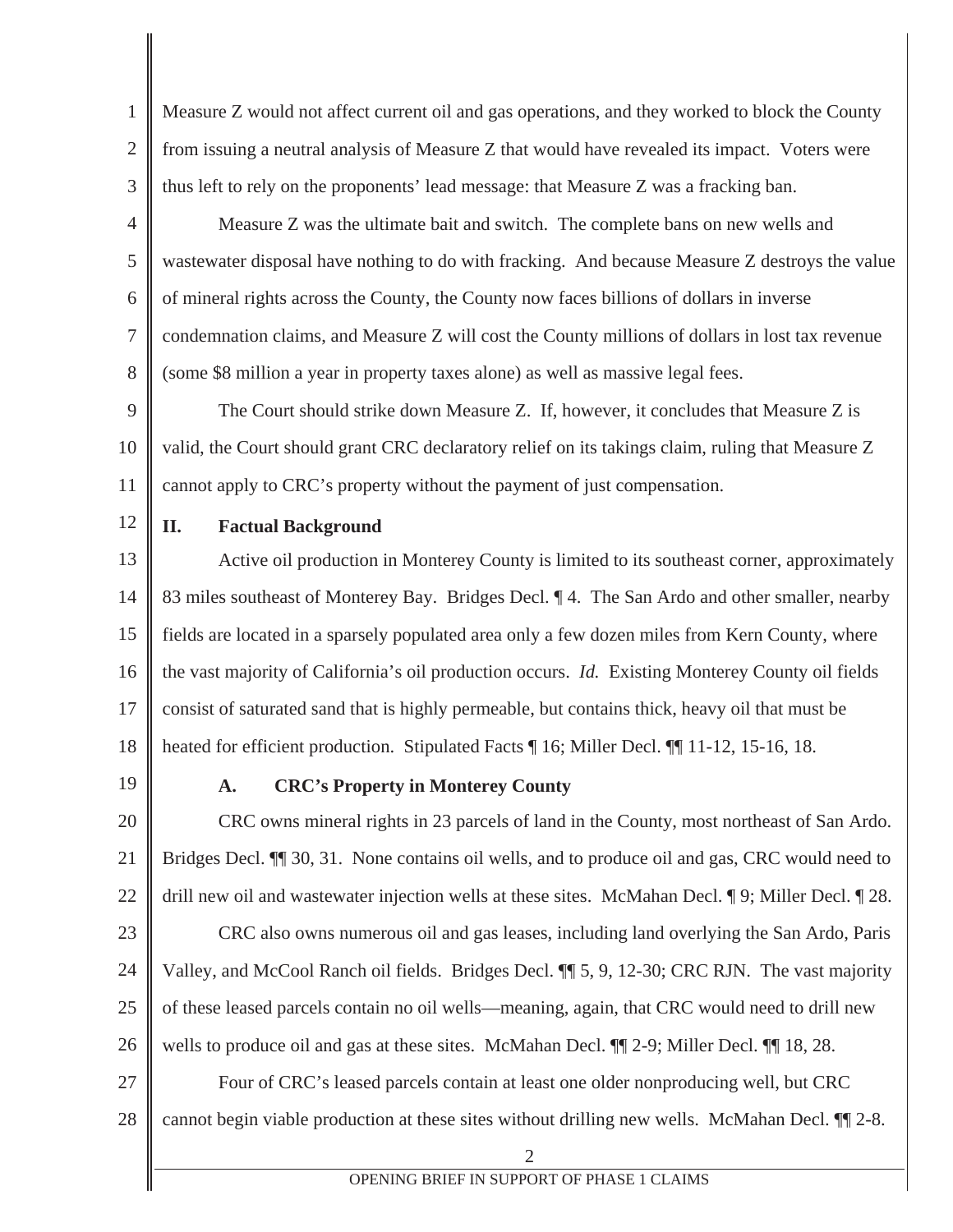1 2

3

4

5

25

28

### **B. Background and Provisions of Measure Z**

Fracking has become a hot-button issue in California (and across the country). $^2$  Fracking is a well stimulation treatment typically suited for low-permeability formations, such as diatomite rock—and not the sand formations where oil is produced in Monterey County.<sup>3</sup> In fact, fracking would be harmful in these fields, generally leading to *less* efficient production. Miller Decl. ¶ 17.

6 7 8 9 10 11 12 13 14 15 In 2013, the California Legislature passed Senate Bill 4, a comprehensive regulatory scheme governing well stimulation treatments, including fracking. Stats. 2013, ch. 313. In 2015, while the State was working to develop implementing regulations for SB 4, the Board considered an interim moratorium on all well stimulation, including fracking. AR 8 (Board Report). County staff noted that "fracking is not likely to occur within Monterey County" and that the County had no "permitted or proposed well stimulation." *Id.* at 7, 9. The Board rejected the moratorium, reasoning that it had no fracking to regulate, and that any ban was likely preempted by SB 4.<sup>4</sup> In response, a private group formed Protect Monterey County ("PMC") and drafted Measure  $Z^5$  PMC's campaign in favor of the measure focused on fracking. Proponents created campaign signs, video ads, and other paraphernalia featuring "Yes on Z" and "Protect Monterey

16 County" logos—imploring voters to "BAN FRACKING."<sup>6</sup>



- 23 The first substantive part of Measure Z tracks this purpose, prohibiting the development or use of
- 24 any above-ground equipment "in support of well stimulation treatments." AR 127 (LU-1.21)).
	- <sup>2</sup> RJN Ex. 31 (Senate Bill 4 analysis).

- AR 96-99, 105-07, 109 (March 17, 2015 Board meeting transcript).
- 5 Stipulated Facts ¶ 2; Intervenors' Case Status Report 4 (May 25, 2017).  $6$  RJN Ex. 5.
	-

<sup>26</sup> 27 <sup>3</sup> Stipulated Facts  $\P$  27. The term "well stimulation treatment" (or "WST") generally refers to actions that make the oil- or gas-bearing formation more permeable, by, for instance, creating tiny fractures in the formation rock, as in fracking. *Id*. ¶ 24. 4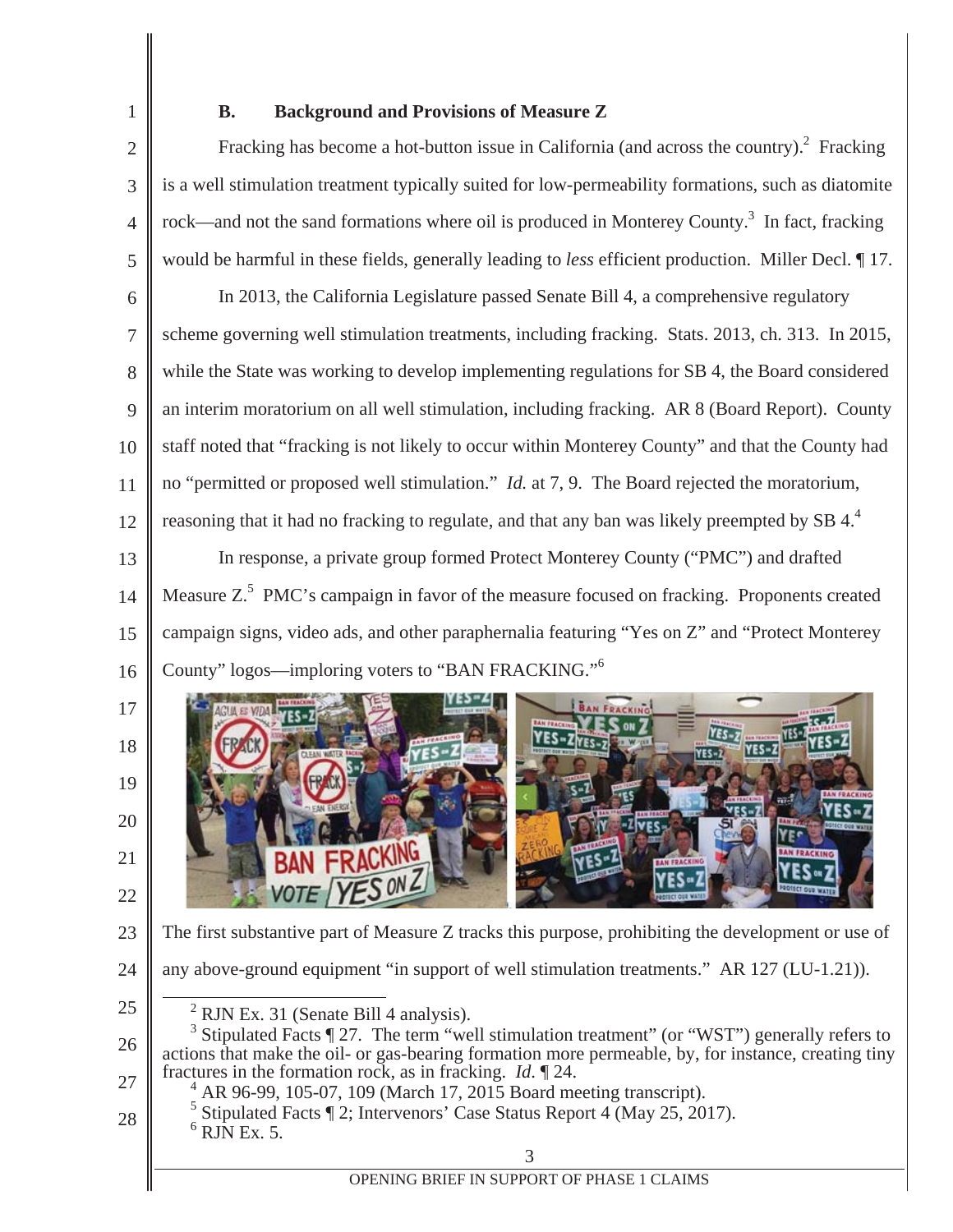2 3 4 5 PMC capitalized on the political potency of fracking or WST—a simple, single practice that is not even used in Monterey County—to try to shut down oil and gas production altogether. It included two additional provisions in Measure Z that, working together, will accomplish that goal. The inevitability of this shutdown is not obvious to the lay voter, but requires knowledge of oil and gas production generally, and Monterey County geology specifically.

6 7 8 9 10 11 12 13 14 15 16 17 18 19 20 21 22 23 24 25 26 The first non-fracking addition to Measure Z is policy LU-1.22. It bans both wastewater injection (the normal process of reinjecting wastewater produced alongside oil and gas back underground) and impoundment (storing such produced water above ground). AR 128-29. Wastewater is an inescapable aspect of oil production, as oil naturally exists comingled with water. 1 Williams & Meyers, *Oil & Gas Law* § 104 (perm ed., rev. vol. 2016). Oil wells in San Ardo extract up to 20 times more water than oil, Kemp Decl., Ex. A at 48, so disposal of produced water through injection is an essential aspect of oil production there, Tubbs Decl. ¶ 42. State and federal law have long allowed operators throughout California to dispose of produced water in this way. Ellison Decl. Given these basic facts, economically viable oil production in the County cannot continue under Measure Z's wastewater ban. Latham Decl. ¶¶ 6(c), 20-21. The second policy contributing to a shutdown of oil and gas production in the County is LU-1.23, which prohibits "[t]he drilling of new oil and gas wells . . . on all lands within the County's unincorporated area." AR 129. The provision covers all "wells drilled for the purpose of exploring for, recovering, or aiding in the recovery of, oil and gas." *Id.* In addition to the obvious elimination of *future* production by currently nonproducing owners such as CRC, LU-1.23 also impacts existing production by Chevron and the like, because ongoing oil production requires routine drilling of new wells to, for instance, replace wells that have declined in productivity, Stipulated Facts ¶ 20; Tubbs Decl. ¶¶ 48, 52-53, and to perform steam injection, Tubbs Decl. ¶¶ 46, 48. Thus, particularly when combined with the wastewater ban, a ban on new wells will rapidly end all production—a conclusion recognized by the County, the County's Supervising Assessor during the Measure Z campaign, courts, and subject-matter experts.<sup>7</sup>

27

1

<sup>4</sup> 28 7 Multiple experts, including the County's Supervising Assessor and several independent experts retained in this case, all conclude that Measure Z will shut down oil and gas production in Monterey County. RJN Ex. 2 (County Supervising Assessor's opinion), Ex. 43 (Capitol Matrix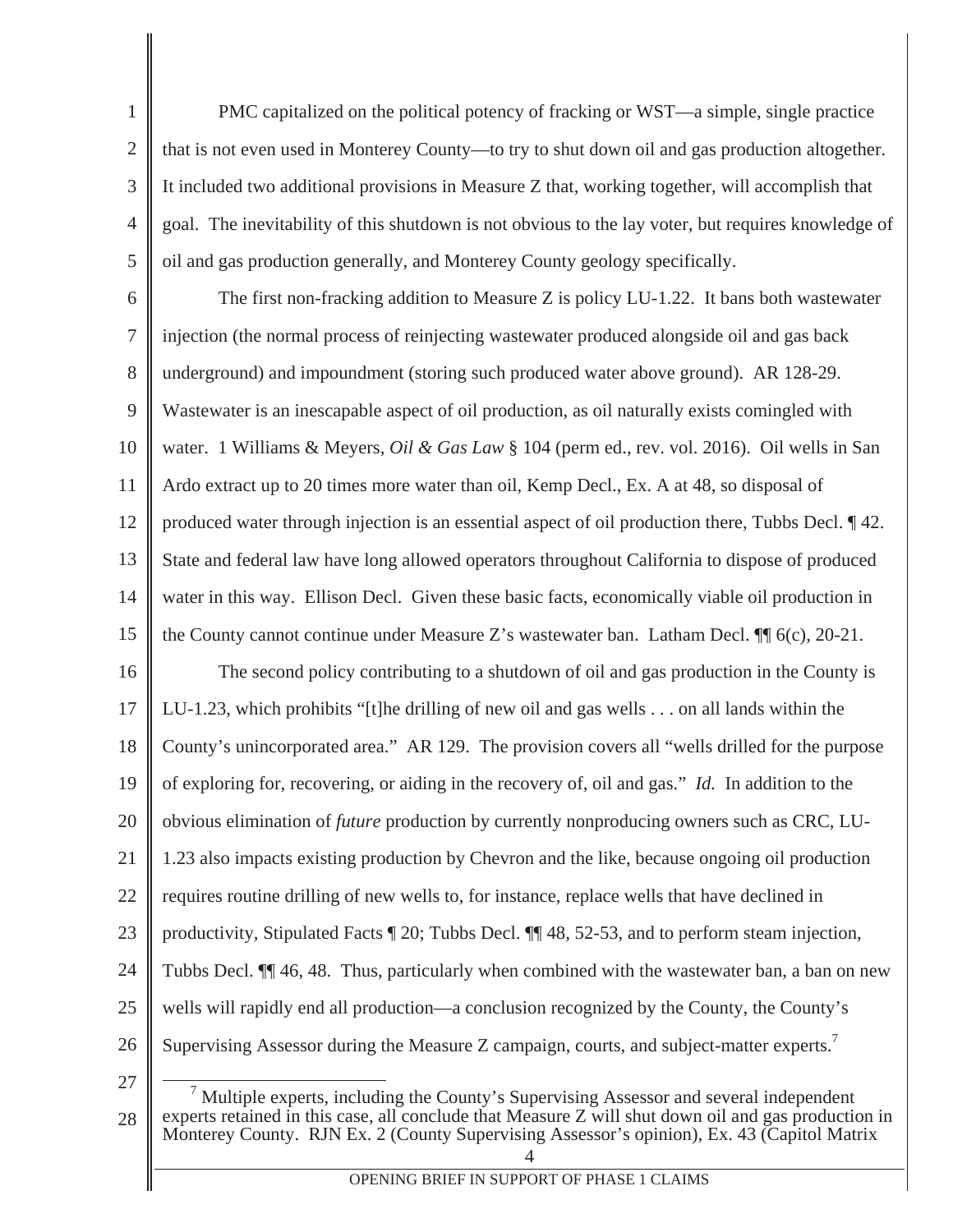1 2 3 4 5 Recognizing that Measure Z would have far-reaching effects, opponents tried to sound the alarm, and they supported County Counsel's proposal to order neutral impact reports for the initiative under the Elections Code to help both the County and the public understand the measure's likely ramifications.<sup>8</sup> Initially, the Board agreed to produce impact reports. But once it learned of that plan, PMC began forcefully lobbying the Board to change its mind.<sup>9</sup>

6 7 8 9 10 11 12 13 14 15 16 17 18 19 20 21 22 23 24 25 26 27 28 The Board ultimately directed the County Auditor to prepare a fiscal impact statement, but no other reports. This barely slowed PMC, which continued efforts to influence the content of the fiscal statement and other ballot materials to ensure they nowhere stated that Measure Z would impact current oil production.<sup>10</sup> PMC's campaign worked. Despite the Supervising Assessor's conclusion that Measure Z would shut down oil production, no official materials explained that Measure Z's new well and wastewater disposal bans would have this effect. And to the contrary, Measure Z's third paragraph emphasizes that "[t]his Initiative does not prohibit oil and gas operations (other than well stimulation treatments) from using existing oil and gas wells in the County, which number over 1,500 at the time this Initiative was submitted." AR 121 (Measure Z §1(B)). PMC contended in its ballot materials that Measure Z was "fair and balanced" because it allowed existing wells "to continue operating" and "preserves current oil jobs and County tax revenue." AR 364. And PMC argued that any claim of an "Oil 'Shut Down' is a Lie" because "Measure Z allows Monterey County's existing 1,500 oil wells to continue operating." AR 387. A PMC spokesman went further still, saying Measure Z would cause "zero job loss" and "zero loss of taxes" because it was "simply untrue" that Measure Z would shut down oil production.<sup>11</sup> These claims carried the day, and Measure Z passed. After the election, PMC abandoned its claim that Measure Z does not impact current production. A PMC organizer told the Salinas Consulting report); Ellison Decl.; Kemp Decl. Ex. A at 49, 52-54; Latham Decl. ¶ 24; Tubbs Decl. ¶¶ 36-37, 44-51, 54-59; Wilson Decl. ¶ 18. Indeed, the predictable and exponential reduction in production of oil from existing wells is so well understood and indisputable that the County agreed to stipulate to it, Stipulated Facts ¶ 20, and courts have consistently recognized this truism, *e.g.*, *Cassinos v. Union Oil Co.*, 14 Cal. App. 4th 1770, 1781 (1993) ("the production of oil wells predictably and steadily decreases over time"). 8 <sup>8</sup> RJN Ex. 1 at 16:4-17:1; 32:19-33:9 (July 12, 2016 Board meeting transcript). <sup>9</sup> *E.g.*, AR 220 (June 1, 2016 Board meeting transcript); *see* sources cited *infra* nn.29-37. <sup>10</sup> *E.g.*, *id.*; RJN Ex. 49 (email from PMC arguing to the County Auditor that "[a]n objective and impartial fiscal impact statement cannot assume a ban on future production"). <sup>11</sup> *Id.* Ex. 53 (video footage of statement).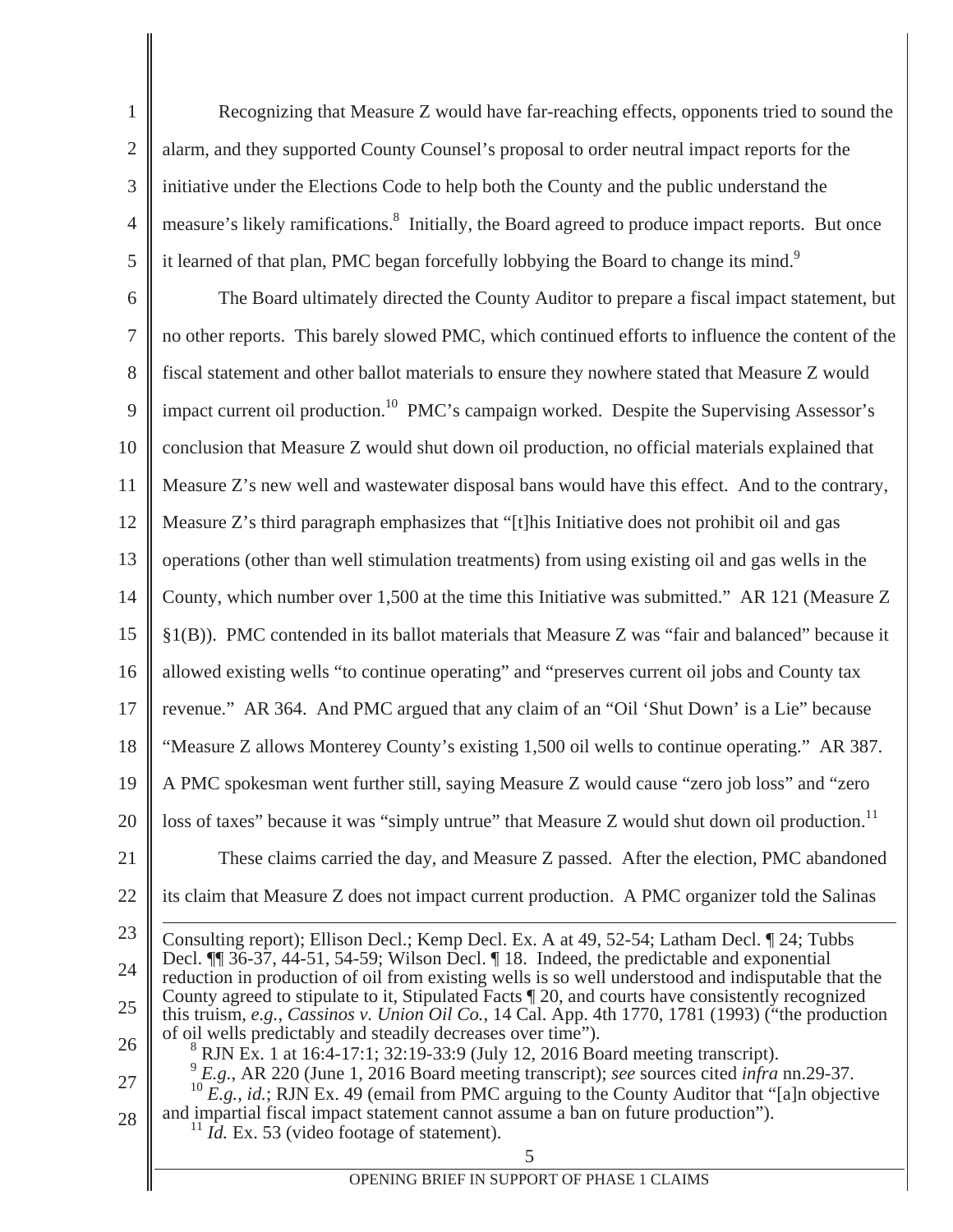1 2 3 4 5 6 7 8 9 10 11 12 13 14 15 16 17 18 19 *Californian*, "We're ready to transition to renewable energy,"<sup>12</sup> and the Center for Biological Diversity called Measure Z—which it helped draft—part of a "plan to phase out the existing enormous, enormous production" of oil in California.<sup>13</sup> Indeed, PMC has told this Court that to allow current operations to continue would "effectively nullify" Measure  $Z<sup>14</sup>$  And in other fora, PMC has tried to leverage Measure  $Z$  into a broad ban on oil and gas production in the County.<sup>15</sup> **III. Measure Z Commits a** *Per Se* **Taking by Destroying the Economically Beneficial Use of CRC's Mineral Rights.**  The California and U.S. Constitutions prohibit governments from taking private property without just compensation. U.S. Const. amend. 5; Cal. Const. art. I, § 19(a). Regulations that deprive property of all economically beneficial use are *per se* unconstitutional takings. *Lucas v. S.C. Coastal Council*, 505 U.S. 1003, 1015-16 (1992). As a holder of mineral rights, CRC can use its property only to produce oil and gas and related substances. It cannot use its property to build houses, grow crops, or pursue any other economically viable uses. *E.g.*, *Cassinos v. Union Oil Co.*, 14 Cal. App. 4th 1770, 1782-83 (1993) (describing the limited nature of mineral rights). Measure Z's ban on new wells therefore completely destroys the economically beneficial use of CRC's property rights, producing a textbook taking. **A. By Prohibiting CRC from Drilling Any New Oil or Wastewater Wells, Measure Z Effects a Facial Taking of CRC's Mineral Rights. 1. Legal Framework** 

20 21 22 23 The Supreme Court recognizes two broad categories of takings: physical and regulatory. The government physically takes property when it uses its eminent domain power to condemn property or permanently or temporarily occupies it. *Lucas*, 505 U.S. at 1014-15. A regulation can also "take property" when it "goes too far," *Pa. Coal Co. v. Mahon*, 260 U.S. 393, 415

12 RJN Ex. 54.

24

25

 $^{13}$  RJN Ex. 55.

26 14 Reply in Supp. of Mot. for Leave to Intervene at 5, 8, *Chevron U.S.A. Inc. v. Cty. of Monterey* (No. 16CV003978) (Mar. 10, 2017).

27 28 <sup>15</sup> *E.g.*, RJN Ex. 36 at 36:5-8, 39:17-18 (July 25, 2017 Board meeting transcript) ("To give corporations at least bypass exemptions for this and other measures, we shouldn't do that. We should have an absolute minimum of exemptions if at all."); ("We did not vote to allow the oil companies to have exemptions to work around the vote."); *see id*. 35:14-16, 40:20-41:1.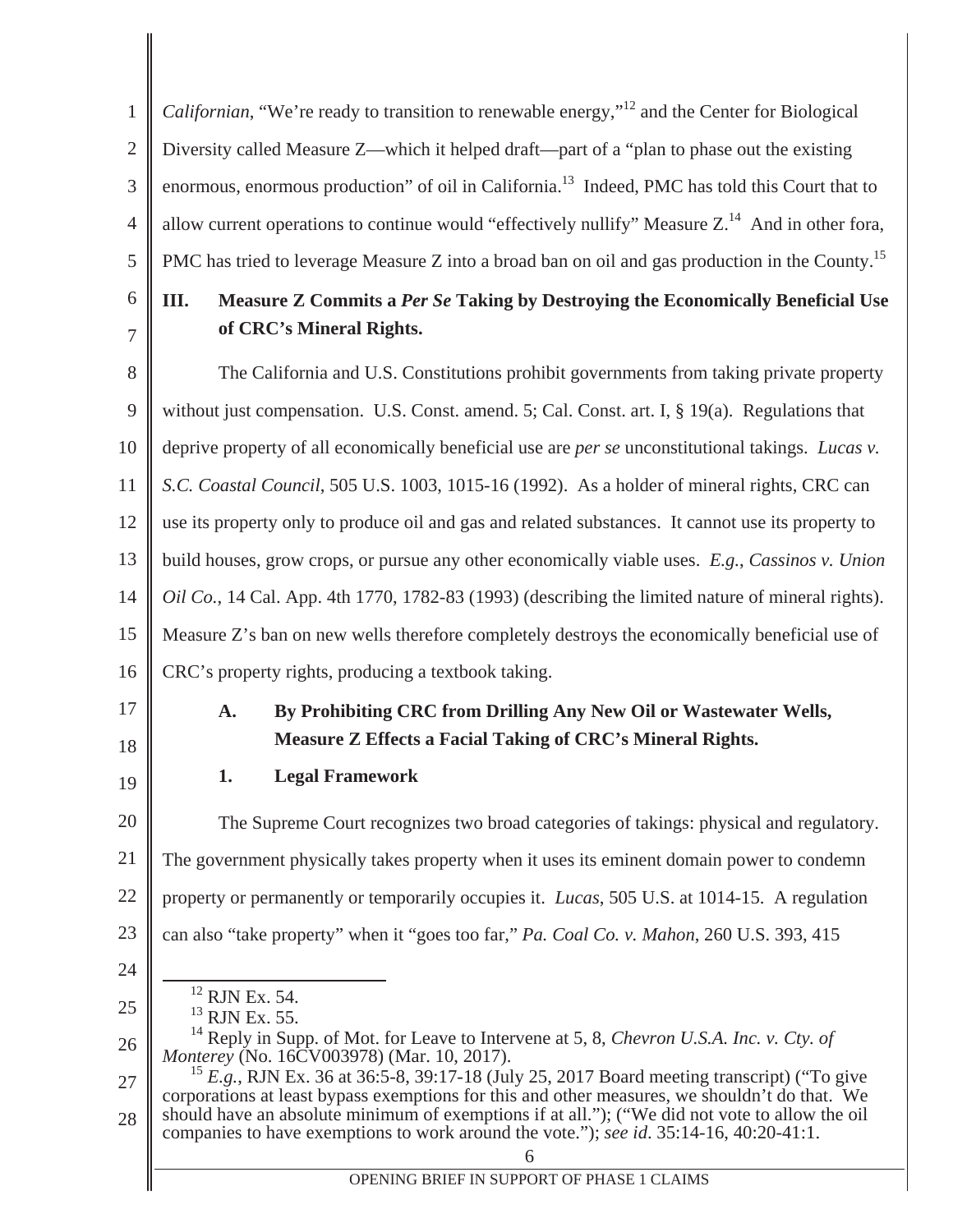(1922), and forces property owners to bear costs that "in all fairness and justice, should be borne by the public as a whole," *Armstrong v. United States*, 364 U.S. 40, 49 (1960).

1

2

3 4 5 6 7 8 9 10 11 12 13 The Court has developed several tests for determining when a regulation "goes too far." In two situations, a regulation's impact on property owners is so severe that "case-specific inquiry into the public interest advanced in support of the restraint" is unnecessary, and the regulation is a *per se* taking. *Lucas*, 505 U.S. at 1015. First, any regulation that results in a permanent physical occupation is a *per se* taking. *Loretto v. Teleprompter Manhattan CATV Corp.*, 458 U.S. 419, 426 (1982). Second, and of direct relevance to Measure Z, a regulation that deprives a property owner of "all economically beneficial or productive use" of his property is a *per se* taking. *Lucas*, 505 U.S. at 1015. If neither of these categories applies, a property owner can still show that a regulation effects a taking under the multi-factor test laid out in *Penn Central Transportation Co. v. New York City*, 438 U.S. 104, 124 (1978), which considers, *e.g.*, the regulation's economic impact on the property owner and its interference with investment-backed expectations.

14 15 16 17 18 19 20 21 22 23 24 Regulations that deprive property owners of all economically beneficial or productive uses of property are particularly egregious. Such a regulation "is, from the landowner's point of view, the equivalent of a physical appropriation." *Lucas*, 505 U.S. at 1017. In such cases, "it is less realistic to indulge [the Court's] usual assumption that the legislature is simply adjusting the benefits and burdens of economic life." *Id.* Such regulations "carry with them a heightened risk that private property is being pressed into some form of public service under the guise of mitigating serious public harm." *Id.* at 1018. For all these reasons, the Court has repeatedly and consistently held that such regulations are *per se* takings. *See Nollan v. Cal. Coastal Comm'n*, 483 U.S. 825, 834 (1987); *Keystone Bituminous Coal Ass'n, Inc. v. DeBenedictis* (*Keystone*), 480 U.S. 470, 495 (1987); *Hodel v. Va. Surface Mining & Reclamation Ass'n*, 452 U.S. 264, 295-96 (1981); *Agins v. City of Tiburon*, 447 U.S. 255, 260 (1980).

25 26 27 28 When alleging a regulatory taking, property owners may raise either facial or as-applied challenges. A facial taking occurs when the "mere enactment" of a regulation "constitutes a taking." *Hodel*, 452 U.S. at 295. Both federal and California courts recognize facial takings where a regulation denies all economically viable use of real property. *Id.* at 295-96; *Del Oro*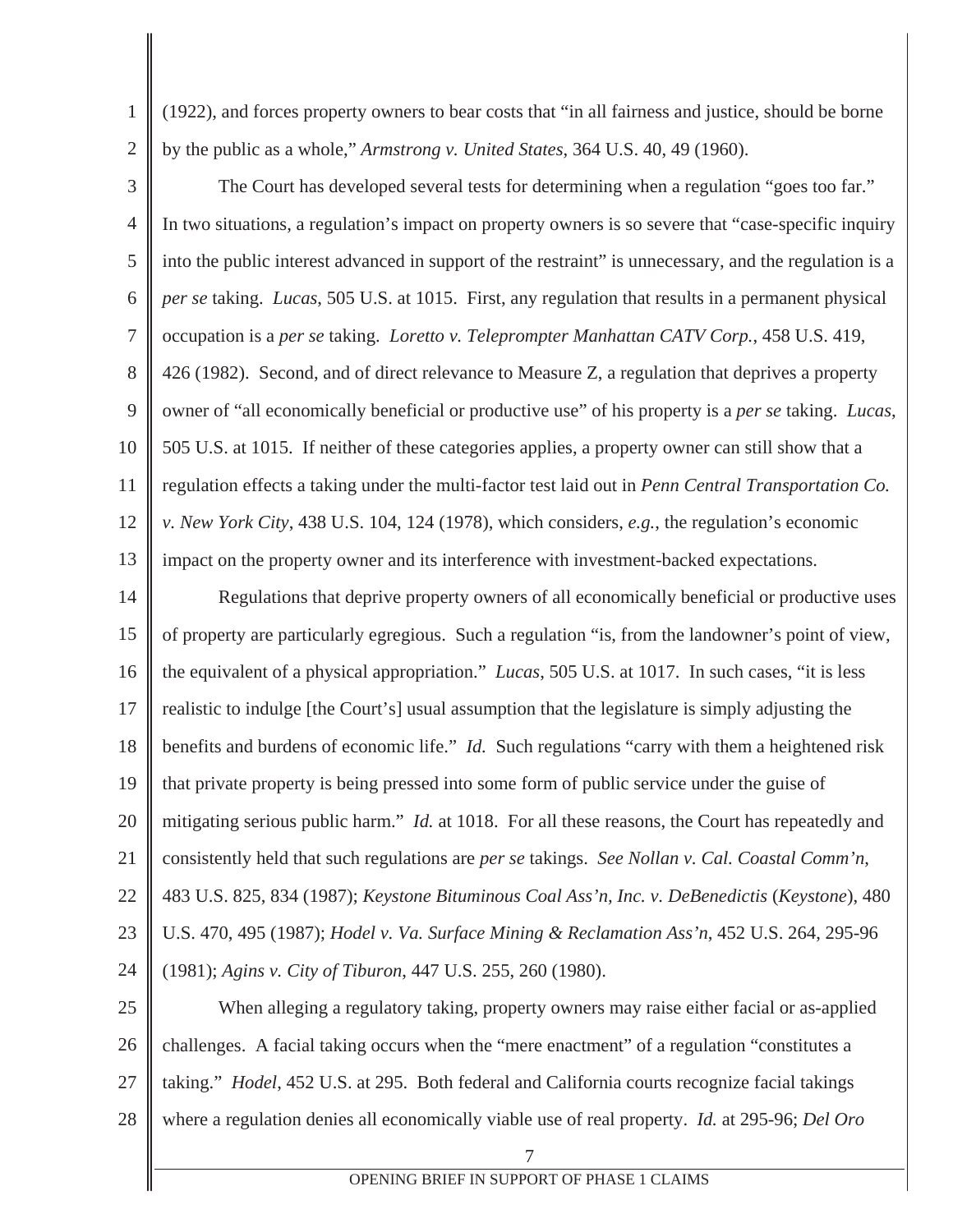1 2 *Hills v. City of Oceanside*, 31 Cal. App. 4th 1060, 1076 (1995). It is the property owner's burden to produce evidence demonstrating the regulation's effect. *Keystone*, 480 U.S. at 496-97.

As shown below and as will be shown at the Phase 1 trial, Measure Z deprives CRC of all economically beneficial uses of its mineral interests and is thus a facial taking under *Lucas*. If the Court disagrees, CRC reserves the right to assert *Penn Central* or as-applied challenges in later phases of this case.

7

3

4

5

6

#### **2. Measure Z Effects a Facial Taking of CRC's Mineral Rights.**

8 9 10 11 12 13 14 CRC owns mineral rights and oil and gas leases in Monterey County. In California, as elsewhere, landowners regularly sever land into surface and mineral estates, and the two are often held by different owners, with the mineral estate being dominant. *E.g.*, *Phillips Petroleum Co. v. Cty. of Lake*, 15 Cal. App. 4th 180, 185 (1993). A mineral owner has "the exclusive right to drill for and produce oil, gas and other hydrocarbons," *Cassinos*, 14 Cal. App. 4th at 1782, while a surface owner holds "[a]ll other rights in the land," *Phillips*, 15 Cal. App. 4th at 185. Oil leases similarly convey rights only to produce oil, gas, and related substances.

15 16 17 18 19 20 21 22 23 The Supreme Court has consistently recognized that the Takings Clause "is addressed to every sort of interest the citizen may possess," including mineral estates and leaseholds. *United States v. Gen. Motors Corp.*, 323 U.S. 373, 378 (1945). Both the Supreme Court and California courts have repeatedly held that regulations that prohibit the use of mineral estates are unconstitutional takings. Indeed, the Supreme Court case that first recognized the concept of regulatory takings involved a ban on mining. In that case, *Pennsylvania Coal Co. v. Mahon*, 260 U.S. 393, a coal company that owned only mineral rights challenged a statute banning mining that could cause subsidence. The Court concluded that the act was an unconstitutional taking because it effectively abolished the company's property right. *Id.* at 414.

24 25 26 27 28 "For practical purposes, the right to coal consists in the right to mine it. What makes the right to mine coal valuable is that it can be exercised with profit." *Id.* "*To make it commercially impracticable to mine certain coal has very nearly the same effect for constitutional purposes as appropriating or destroying it*." *Id.* "We are in danger," the Court emphasized, "of forgetting that a strong public desire to improve the public condition is not enough to warrant achieving the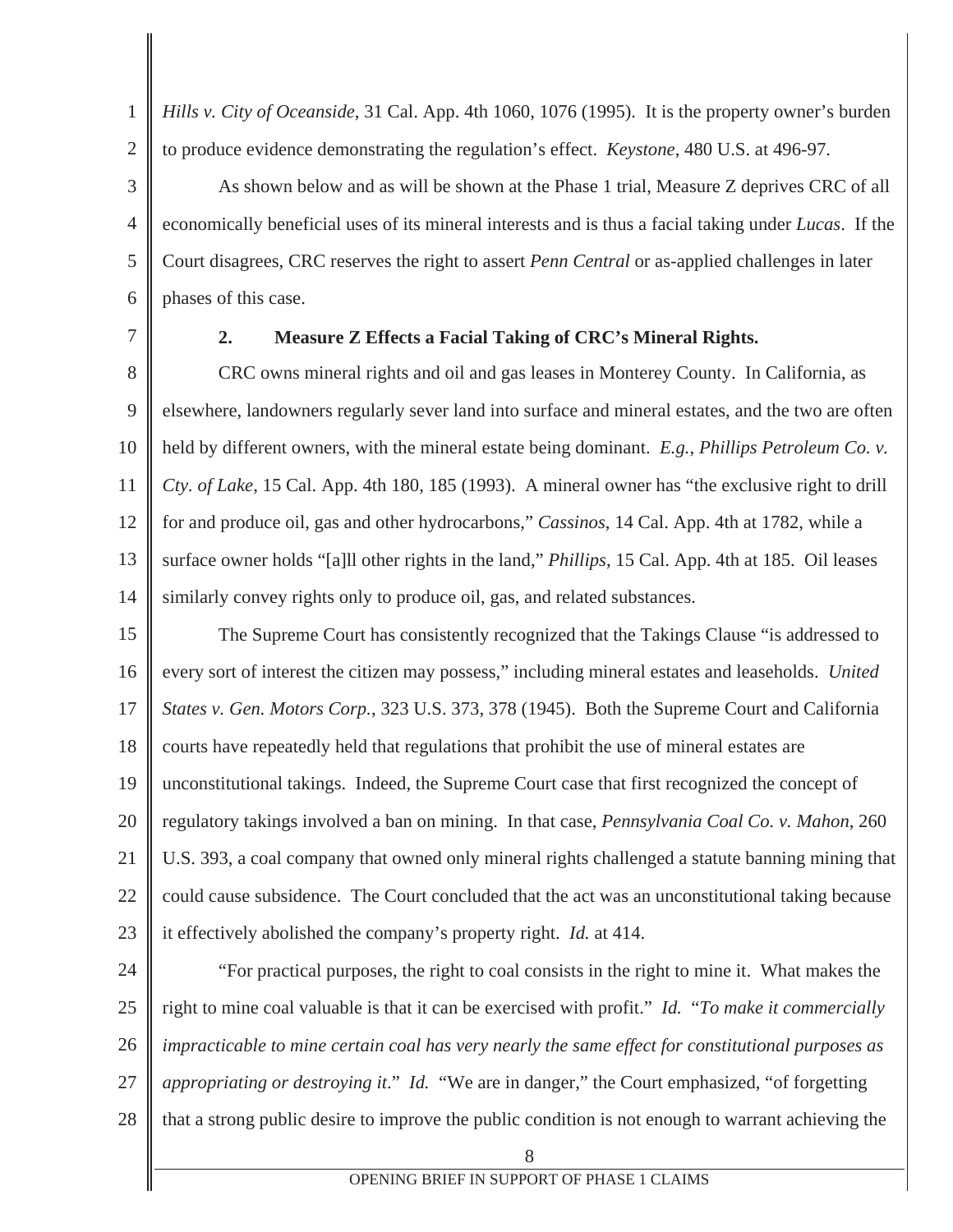desire by a shorter cut than the constitutional way of paying for the change." *Id.* at 416.

1

2 3 4 5 6 7 In *Keystone*, the Supreme Court upheld a similar law against a takings challenge because the coal company could profitably continue mining. 480 U.S. at 493, 495-96. The Court reaffirmed *Pennsylvania Coal*, noting that the statute there prevented the company from "undertak[ing] profitable . . . mining." *Id.* at 498. Both cases thus stand for the proposition that while a regulation may be beneficial, regulations that wipe out the economic value of mineral rights are *per se* takings and require compensation.

8 9 10 11 12 13 14 15 16 17 California courts have likewise long held that a complete ban on the right to extract oil is an unconstitutional taking. For instance, in *Braly v. Board of Fire Commissioners*, 157 Cal. App. 2d 608, 610 (1958), the petitioner claimed that the Los Angeles Municipal Code effected a taking of his mineral rights by prohibiting him from drilling any oil wells on his property. Recognizing that the petitioner's exclusive property right to capture oil and gas beneath his land was "'as much entitled to protection as the property itself, and the undue restriction of the use thereof is as much a taking for constitutional purposes as appropriating or destroying it,'" the court concluded that the regulation unconstitutionally denied "adequate means of protection or substitute [through forced pooling from nearby wells] for the[] right to extract oil from their property." *Id.* at 612, 615 (quoting *Bernstein v. Bush*, 29 Cal. 2d 773, 778 (1947)).

9 18 19 20 21 22 23 24 25 26 27 28 CRC's mineral rights present a clean, straightforward application of *Lucas*. CRC leases rights in over 40 parcels without any existing oil and gas wells. Bridges Decl. ¶ 9; McMahan Decl.  $\P$  2-9. Similarly, CRC owns mineral rights in 23 separate parcels, none of which contain wells. Bridges Decl.  $\P$  30-31; McMahan Decl.  $\P$  9. CRC has leased four additional parcels that contain some infrastructure, but each requires additional wells for any economically viable oil production. McMahan Decl. ¶¶ 2-8. The impact of Measure Z on CRC's property is crystal clear: Because CRC can never drill any exploration, production, or wastewater wells, Measure Z renders its oil and gas rights worthless. *E.g*., *id*.; Miller Decl. ¶¶ 28-29; Latham Decl. ¶¶ 6(b), 18. Measure Z therefore has "very nearly the same effect for constitutional purposes as appropriating or destroying" the entirety of CRC's rights in each of its Monterey County properties, committing a *per se* taking. *Pa. Coal Co.*, 260 U.S. at 414; *see also Lucas*, 505 U.S.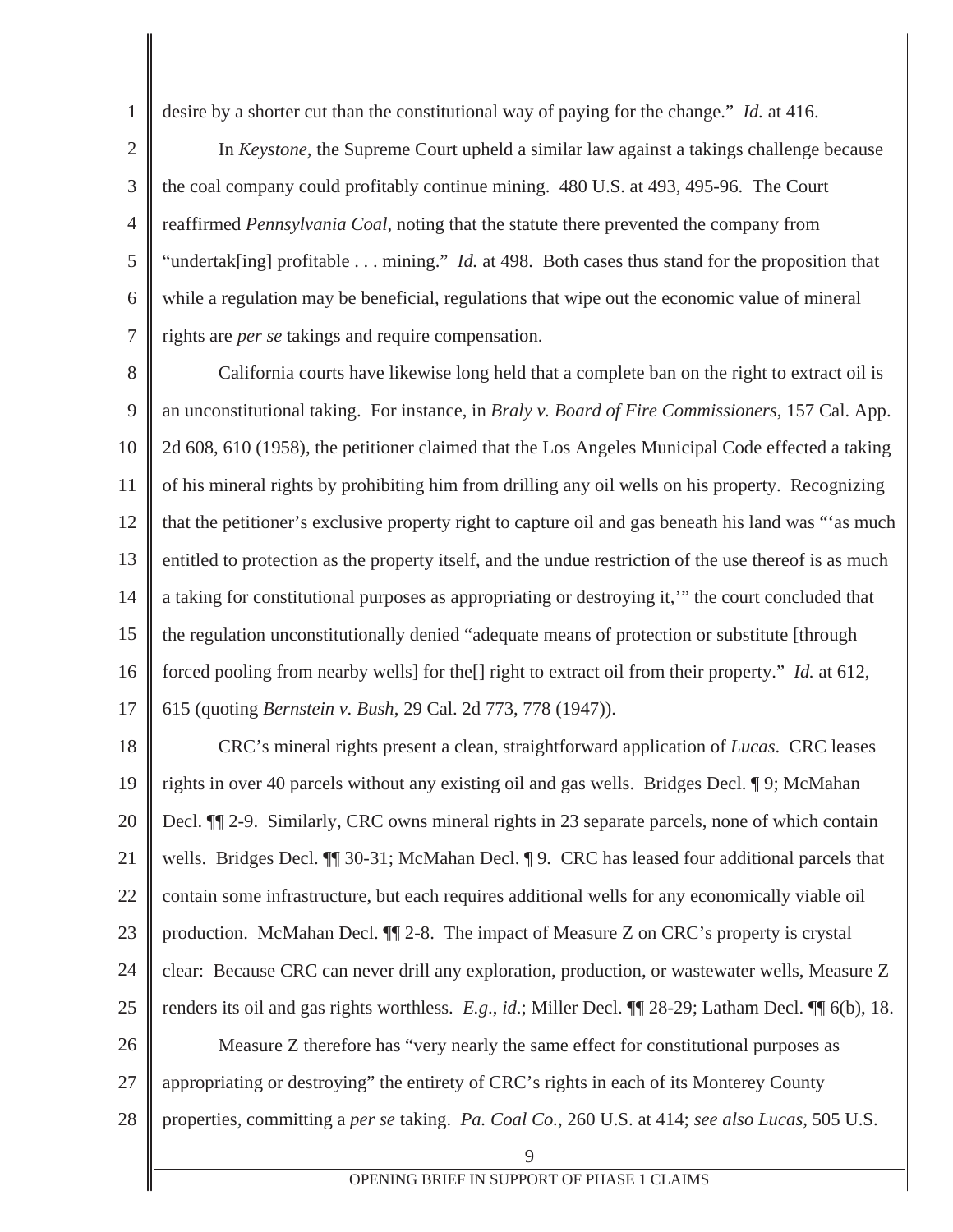1 2 3 4 5 at 1017-18. Because CRC will lose the ability to use its property beginning as soon as Measure Z goes into effect—that is, based on its "mere enactment"—it is a facial taking. *Hodel*, 452 U.S. at 295. There is no uncertainty regarding Measure Z's terms: Measure Z strictly bans the wells CRC needs to exercise its rights. All other similarly situated mineral rights owners in Monterey County are in the same position.<sup>16</sup>

6 7

# **B. The Proper Remedy Is a Court Order Declaring That Measure Z Effects a Taking of CRC's Property.**

8 9 10 11 12 13 14 15 16 Because Measure Z effects a taking of CRC's property, California law entitles CRC to declaratory relief from this Court as part of this writ of mandate proceeding. *Hensler v. City of Glendale*, 8 Cal. 4th 1, 13-16 (1994). Once the Court grants declaratory relief, the County may then "rescind the ordinance or regulation or . . . exempt [CRC's] property." *Id.* at 13. If the County continues enforcing Measure Z against CRC, CRC would be entitled to just compensation for the permanent loss of its mineral rights. *Id.* In any event, the County is liable for temporary takings once Measure Z takes effect, as "no subsequent action by the government can relieve it of the duty to provide compensation for the period during which [a] taking was effective." *First English Evangelical Lutheran Church v. Los Angeles Cty.*, 482 U.S. 304, 321 (1987).

17

18

# **C. Measure Z's Takings Exemption Impermissibly Purports to Allow the County to Adjudicate and Remedy Takings Claims and Violates Due Process.**

19 20 21 22 23 Measure Z's drafters undoubtedly knew that the initiative would lead to unconstitutional takings, because they attempt to force mineral owners like CRC into a unusual administrative process to adjudicate these constitutional claims. Measure Z purports to allow the Board to resolve property owners' takings claims through section 6(C): "In the event a property owner contends that application of [Measure Z] effects an unconstitutional taking of property," the

24

<sup>25</sup> 26 27 28 <sup>16</sup> To be clear, Measure Z effects a taking of both CRC's mineral rights (as discussed above) and its vested right (*i.e.*, to fully develop those oil and gas operations, as CRC has been permitted to do by Monterey County, Smith Decl. <sup>[1]</sup> 6-11; RJN Exs. 57-61). CRC is entitled to immediate declaratory relief as to its vested rights as well, because the legal concept of "amortization," which Measure Z section  $6(A)$  uses in an attempt to artificially limit these rights, is inapplicable to wastewater disposal. Measure Z's purported vested rights exemption is therefore invalid on its face. Chevron Br. 27-28; Aera Br. 29-30; Eagle Br. 28-29; NARO Br. 28-30. If the Court does not address these vested rights in Phase 1, CRC reserves all rights to raise them in later phases.

OPENING BRIEF IN SUPPORT OF PHASE 1 CLAIMS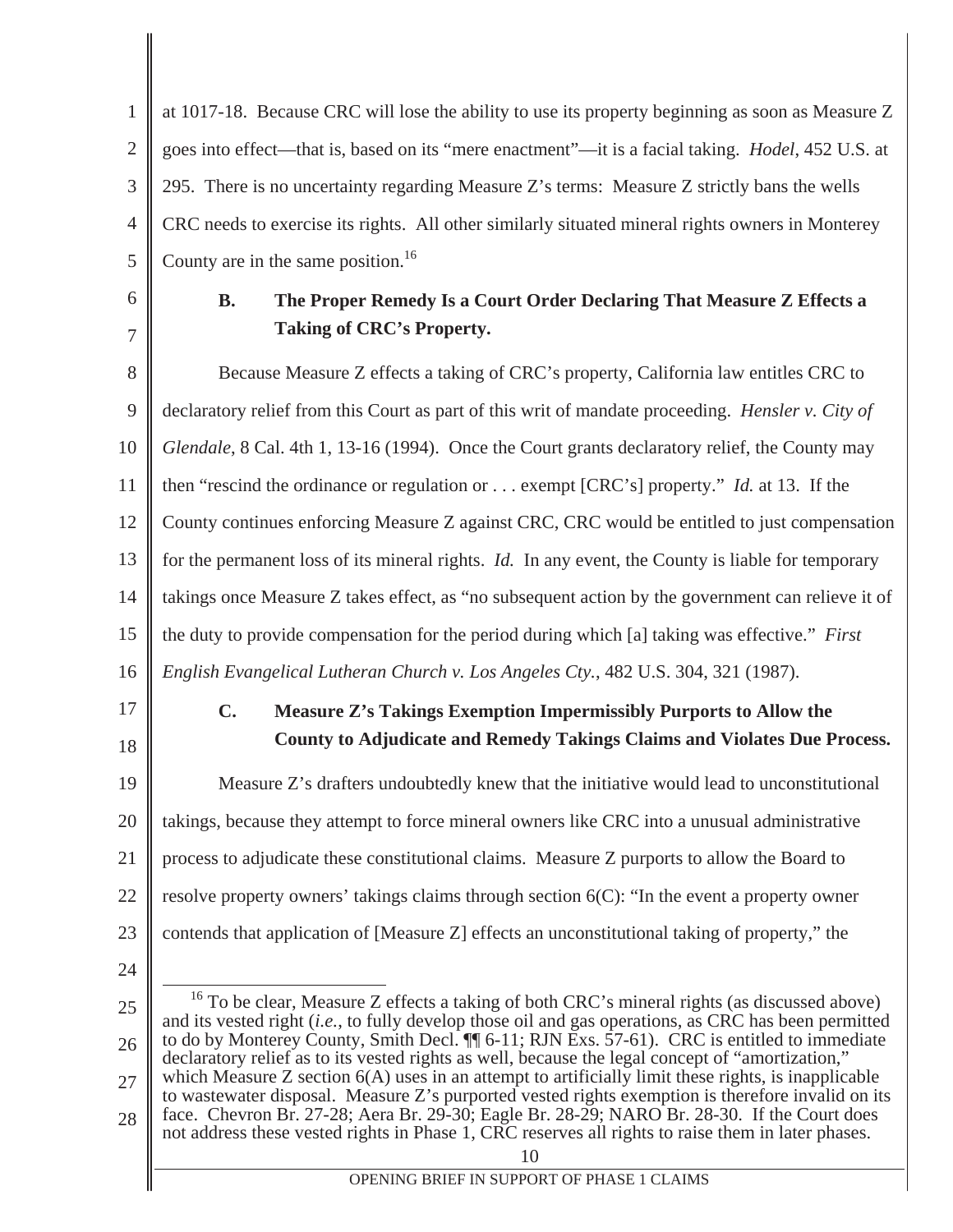1 2 3 4 Board "may grant, upon request of the affected property owner, an exemption . . . if the Board . . . finds, based on substantial evidence" that Measure Z would "constitute an unconstitutional taking of property" and that "the exception will allow additional or continued land uses only to the minimum extent necessary to avoid such a taking." AR 137.

5 6 7 8 9 10 11 12 13 14 15 At the outset, it is critical to understand what section 6(C) does, and what it does not do. As Intervenors note in their complaint, section 6(C) is "an administrative procedure to *determine whether an unconstitutional taking has occurred.*"<sup>17</sup> Section 6(C) assigns the Board, acting in its administrative capacity, the judicial power to adjudicate takings claims. If the Board decides that Measure Z would effect a taking, it may grant an exemption, but is not required to do so. The exemption, moreover, need comply with only one standard: it must be as narrow as possible to squeak by the constitutional rules protecting private property. Section  $6(C)$  is not a land-use procedure, such as a permit or variance process. The Board applies no substantive policy standard to determine whether and how Measure Z applies to particular property, such as whether construction of a particular well would be compatible with surrounding land uses. Rather, section 6(C) puts the Board in the role of a court, and asks only if a taking has occurred.

16 17 18 19 20 This provision—designed to undercut the right of parties like CRC to bring *per se* takings claims in court—is invalid for three main reasons. *First*, takings claims are questions of law that must be resolved by courts. *Second*, section 6(C) is so broad and vague that it exposes CRC and other property owners to arbitrary, discriminatory actions in violation of due process. *Third*, the section subjects property owners to a byzantine process that, too, is a due process violation.

21

22

# **1. Measure Z Usurps the Court's Authority by Requiring Exclusive Administrative Adjudication of Takings Claims.**

23 24 25 26 Measure Z cannot constitutionally transfer the power to decide takings claims from the courts to the Board. As California courts have repeatedly held, the responsibility to decide takings claims lies within the exclusive competence of the courts. Any Measure Z provision to the contrary is invalid. In *Action Apartment Ass'n v. Santa Monica Rent Control Board*, 94 Cal.

27

<sup>28</sup> 17 Compl. in Intervention ¶ 52, *Aera Energy, LLC v. Cty. of Monterey* (No. 16CV003980)  $(Apr. 3, 2017).$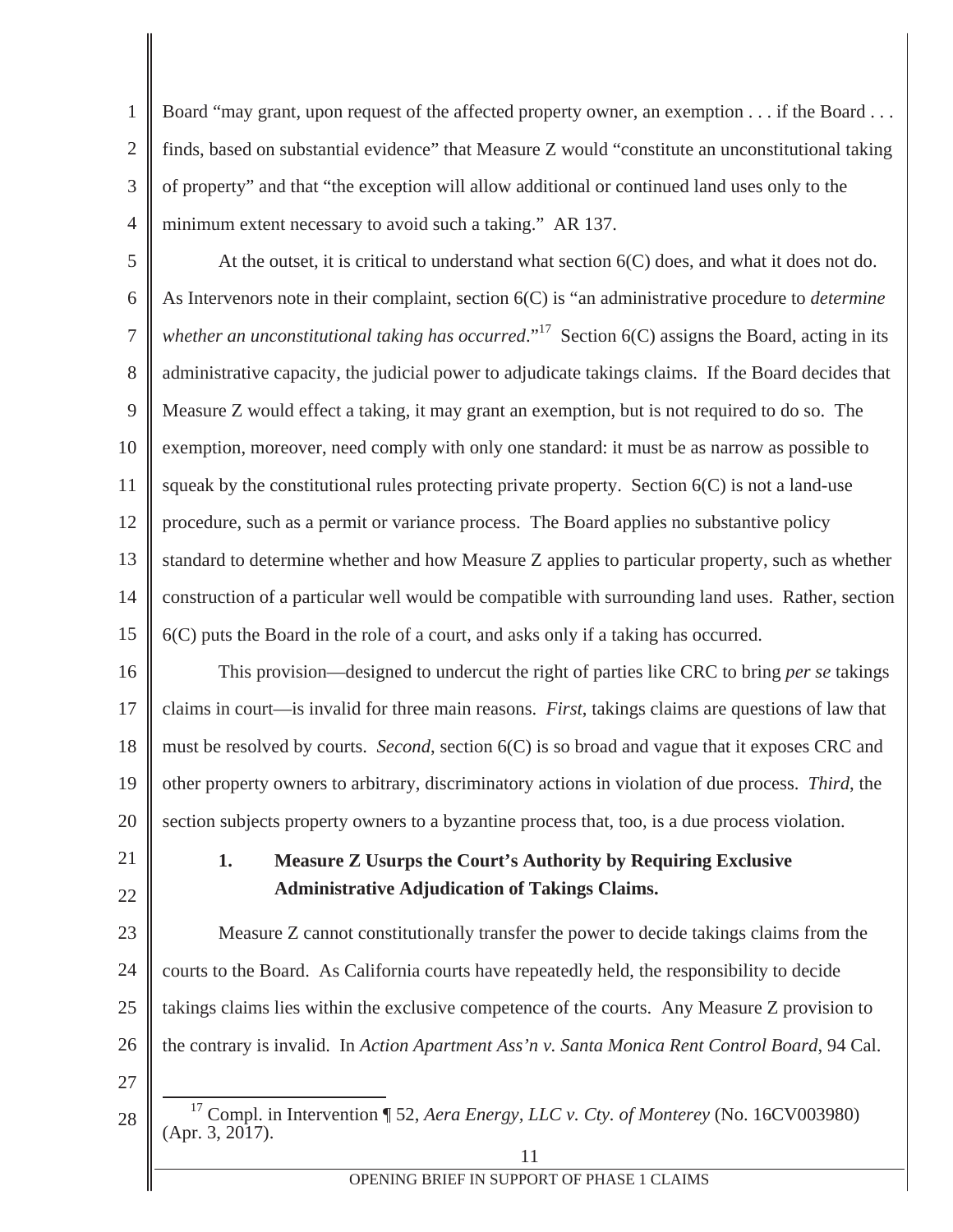1 2 3 4 5 App. 4th 587 (2001), for example, landlords challenged a provision requiring them to pay certain interest on security deposits as an unconstitutional taking. The court held that the landlords did not need to avail themselves of a process for individual rent adjustments that might have provided an administrative remedy because, among other factors, the landlords' takings challenge presented "a dispositive question within judicial, not administrative, competence." *Id.* at 615.

6 7 8 9 10 As the California Supreme Court has explained, "an administrative agency is not competent to decide whether its own action constitutes a taking." *Hensler*, 8 Cal. 4th at 15-16.18 Instead, property owners are "entitled to a judicial determination of whether the agency action constitutes a taking." *Id.* at 15. Takings claims "are questions for a court of law to decide at an evidentiary trial." *Healing v. Cal. Coastal Comm'n*, 22 Cal. App. 4th 1158, 1174 (1994).

11 12 13 14 15 16 17 18 19 The rule that takings claims are the province of courts, not administrative agencies, makes sense. Takings claims involve applying complex legal doctrine and protecting constitutional rights—tasks uniquely within the competence of the judicial branch. The Board is not equipped to make legal determinations and already faces intense political pressure not to grant exemptions. That is why California and federal law both require that courts review *de novo* any substantive agency fact-finding at issue in takings cases. *See Ohio Valley Water Co. v. Ben Avon Borough*, 253 U.S. 287, 289-91 (1920); *Hensler*, 8 Cal. 4th at 16 (when "a taking of property is alleged, the court must accord the owner de novo review of the evidence before the agency . . . and consider any additional evidence admitted at the hearing on the petition for writ of mandate").

20 21 22 23 If section 6(C) were valid, states could require plaintiffs to address all constitutional questions initially to administrative agencies rather than courts, usurping judicial authority and imposing unnecessary burdens on the exercise of constitutional rights. That is not the law, and the County may not use section 6(C) to avoid adjudicating CRC's ripe takings claim now.

24

### **2. Section 6(C) Is Unconstitutionally Vague.**

25 26 Section 6(C), moreover, fails to provide the guidance necessary to determine whether the Board should grant an exemption or the scope of acceptable exemptions. The only direction it

27

28 *grounds by Bailey v. Los Angeles Cty.*, 46 Cal. 2d 132, 139 (1956).

<sup>18</sup> The Board acts in an administrative capacity when implementing Measure Z. *E.g.*, *Johnston v. Bd. of Supervisors of Marin Cty.*, 31 Cal. 2d 66, 74 (1947), *overruled in part on other*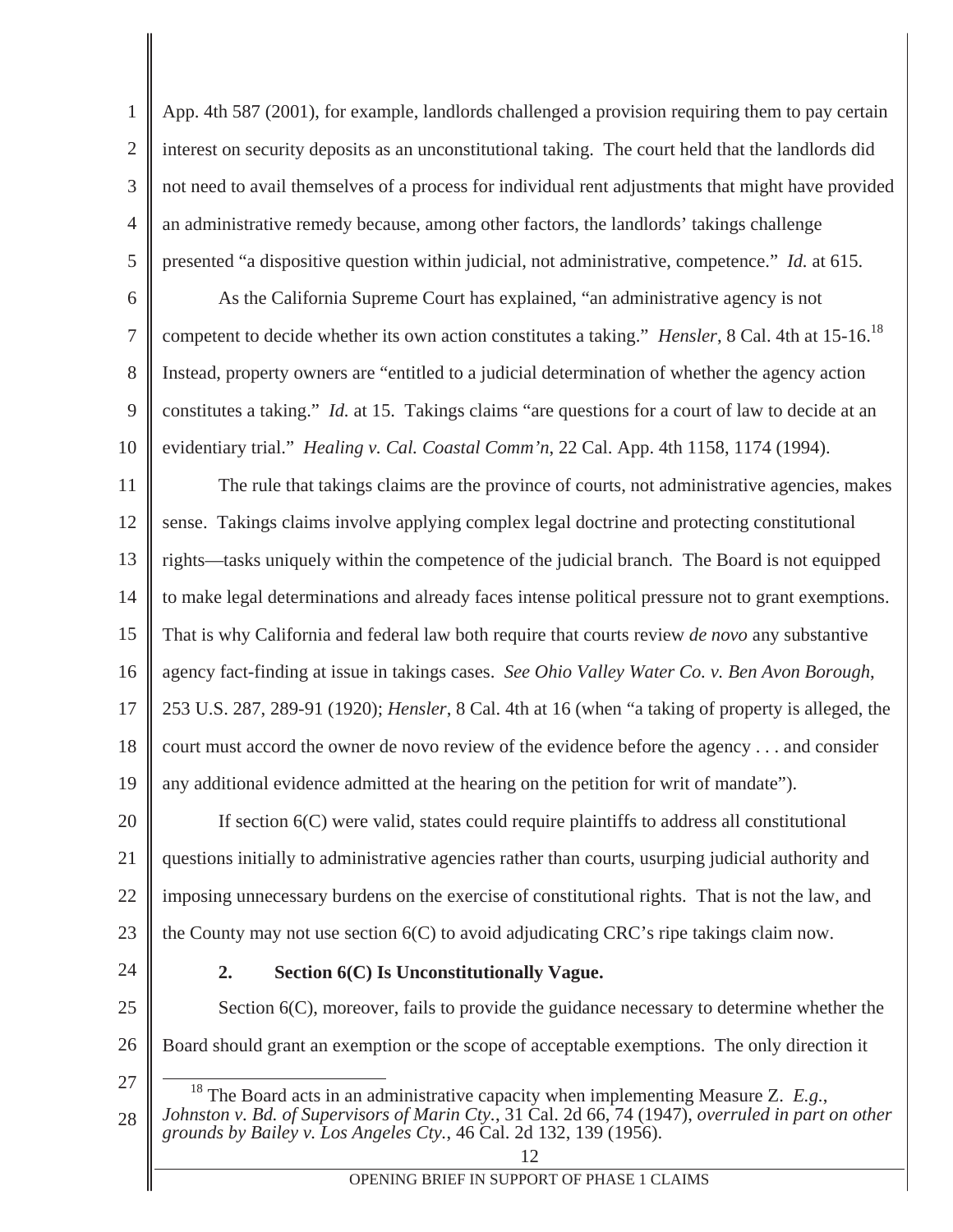provides the Board and property owners is that the Board "may grant" exemptions "only to the minimum extent necessary to avoid" a taking. This phrasing raises many distinct problems.

3 4 5 6 7 8 9 10 11 12 13 *First*, section 6(C) provides the Board with no guidance whatsoever regarding how to determine whether to grant an exemption. As a result, section 6(C) imposes "dangers of arbitrary and discriminatory application" in violation of due process. *Grayned v. City of Rockford*, 408 U.S. 104, 109 (1972). That danger is stark here. Proponents are urging the Board to grant few exceptions, if any, *supra* n.15—which could easily result in the Board granting a few mineral owners exemptions (to avoid a total ban), while refusing to grant exemptions to others similarly situated, not because Measure Z requires it, but because its vague nature permits such arbitrary and disparate results. *Cf. Big Mama Rag, Inc. v. United States*, 631 F.2d 1030, 1034-36 (D.C. Cir. 1980) (holding that exemption for "educational" organizations provided that they "present a sufficiently full and fair exposition of the pertinent facts" was unconstitutionally vague because it "lack[ed] the requisite clarity, both in explaining which applicant organizations are subject to the

15 16 17 18 19 20 21 *Second*, section 6(C) provides the Board with no comprehensible standard for the scope or form of permissible exemptions. When faced with CRC's claim, for instance, should the Board allow CRC to drill some minimum number of wells to avoid a taking? To produce a minimum amount of oil? To produce oil for a minimum number of years? To achieve a particular returnon-investment threshold? Due process requires that, "if arbitrary and discriminatory enforcement is to be prevented, laws must provide explicit standards for those who apply them." *Grayned*, 408 U.S. at 108. Section  $6(C)$  provides no standard at all.<sup>19</sup>

standard and in articulating its substantive requirements").

22

14

1

2

*Third*, section 6(C)'s wholesale incorporation of takings law is facially impermissible.

- 23 Outside the *per se* categories, takings law is complex, requiring "essentially ad hoc, factual
- 24 inquiries" to determine when a regulation goes "too far." *Penn Central*, 438 U.S. at 124. This
- 25 unmoored standard virtually ensures arbitrary enforcement and burdens property owners' right to
- 26

27 28  $19$  It does say that the Board should make findings "based on substantial evidence," AR 137, but that is a deferential standard of review used for judicial review of agency decisions, *e.g.*, *W. Chandler Blvd. Neighborhood Ass'n v. City of Los Angeles*, 198 Cal. App. 4th 1506 (2011)—not a burden of proof, much less any guidance on the basic merits questions at hand.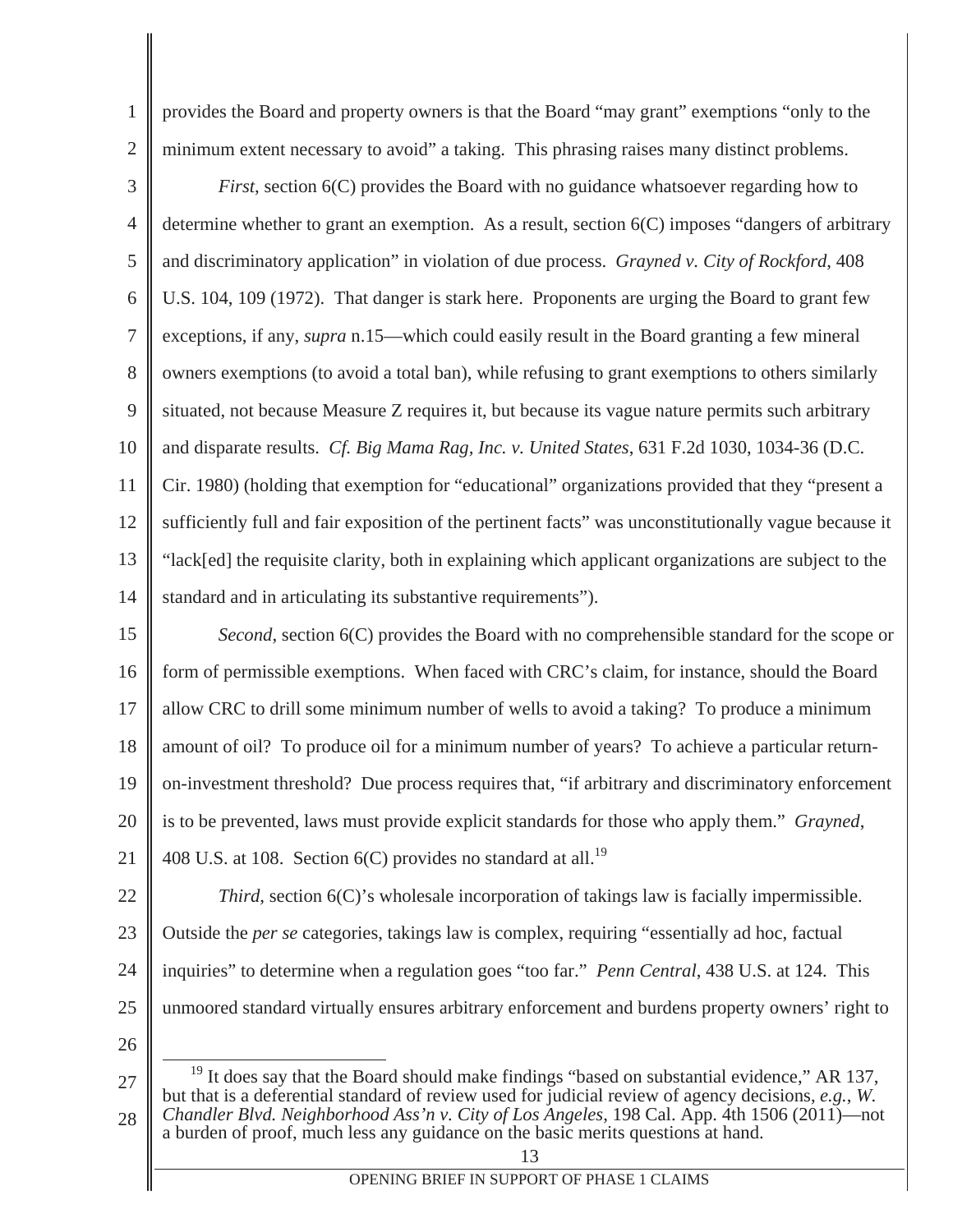1 2 challenge the unconstitutional taking of their mineral rights, as exemptions bounce back and forth between the Board (which is not equipped to hear such claims in any event) and the courts.

3 4 5 6 7 8 9 10 11 12 13 14 Indeed, the U.S. Supreme Court and the Ninth Circuit have both rejected similar attempts to incorporate broad, vague legal standards into statutory obligations. In *Hunt v. City of Los Angeles*, 638 F.3d 703, 713 (9th Cir. 2011), for example, the Ninth Circuit rejected a broad ban on vending that merely "cop[ied] a legal standard" from the governing law and "past[ed] it into" an exemption provision. The court explained that "simply reciting [a] legal standard fails to provide guidance" for substantive application of the general prohibition, particularly because the decision maker was "not a court carefully weighing all of the facts and legal precedent." *Id.* That, of course, is exactly the case here. And *Hunt* builds on *Screws v. United States*, 325 U.S. 91, 96-98 (1945), in which a plurality of the Supreme Court reasoned that a statute penalizing the violation of the due process clause would be unconstitutionally vague—absent a specific intent requirement—because it "incorporate[d] by reference a large body of changing and uncertain law" that provided no concrete guidance for compliance or enforcement.

15 16 17 18 19 20 21 22 23 *Fourth*, by limiting the Board to its unworkable "minimum extent necessary" standard, Measure Z displays an open hostility to the constitutional protection of private property. In other settings involving the Bill of Rights, similar provisions would raise immediate constitutional concerns. Imagine, for example, if the County banned public speech in a park but permitted individuals to seek exemptions that the Board could grant "to the minimum extent necessary to avoid a violation of the First Amendment." The *Hunt* court struck down Los Angeles's vending ban for precisely this reason, concluding that its "attempt[] to exempt fully protected speech" from the general prohibition through bare recitation of a First Amendment standard was unconstitutionally vague. 638 F.3d at 713. Section  $6(C)$  is similarly unconstitutional.<sup>20</sup>

24

25 26 27  $20$  The County has already both recognized the vagueness of section  $6(C)$  and increased the burden on property owners by requiring them to guess at the provision's meaning. Its draft implementing ordinance requires property owners to request a particular exemption, ensuring arbitrary enforcement and trapping property owners in the no-win position of either identifying a

28 narrow exemption that might be acceptable to the County—and waiving any claim to additional development—or having their application rejected and being forced into court anyway. RJN Ex. 35.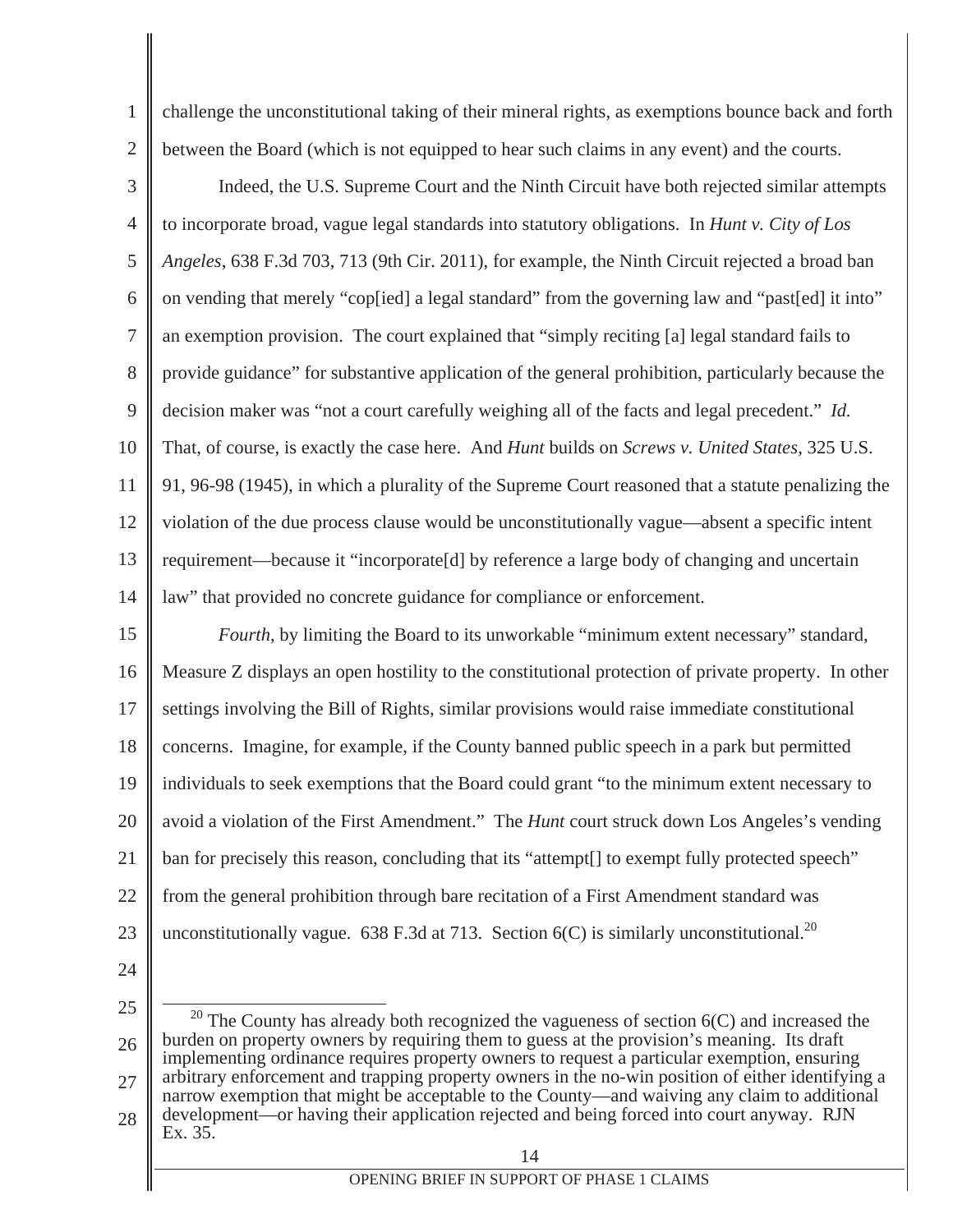1 2

# **3. Section 6(C) Requires an Unworkable, Unwieldy Process That Cannot Provide Property Owners Meaningful Relief.**

3 4 5 6 7 8 9 10 11 12 13 14 15 16 17 18 19 20 Finally, section  $6(C)$  violates due process because it will unnecessarily delay any relief from Measure Z's broadly unconstitutional application. The most analogous case to the section 6(C) process is the rent control adjustment process held unconstitutional by the California Supreme Court in *Birkenfeld v. City of Berkeley*, 17 Cal. 3d 129 (1976). There, the court struck down Berkeley's rent control ordinance because (1) the ordinance's general application would inevitably result in takings, and (2) the exception process was overly burdensome. *Id.* at 167, 169, 172. The city had passed a rent control ordinance containing "base rents" that were subject to adjustment only on a unit-by-unit basis upon application to the city's rent control board. *Id.* at 166. As with Measure Z, the process effectively guaranteed that "many or most" property owners would suffer takings because they would never recoup their investments. *Id.* at 169. The ordinance required owners of the city's thousands of rental properties to submit separate petitions to the board, attend individual hearings, and obtain certificates from the city building department that the unit complied with building codes. *Id.* at 170-71. The law, as here, imposed no time limit on the board's decision making. *Id.* at 139. The court held that these features "put the Board in a procedural strait jacket. . . . : [R]egardless of how inequitable" the ordinance's application might be, the board could provide exceptions only "by a procedure that inherently and unnecessarily preclude[d] reasonably prompt action except perhaps for a lucky few." *Id.* at 171- 72. The ordinance was thus an "effective[] tak[ing]" on its face. *Id.* at 169.

15 21 22 23 24 25 26 27 28 Like the rent control ordinance in *Birkenfeld*, Measure Z requires hundreds, if not thousands, of property owners to petition the Board individually and participate in costly hearings prior to receiving any exemption, all with no time limit. *See* AR 373 (County Counsel Analysis). Thus, the "magnitude of the job to be done" under section 6(C) is enormous. *Birkenfeld*, 17 Cal. 3d at 169. Monterey County issued nearly 300 mineral rights assessments last year alone, a number that only scratches the surface of the mineral rights taken by Measure Z. Welles Decl. Because these interests have already been monetized, they set a floor for the number of claims the Board will have to address—and it will likely be much higher, given the array of interests held by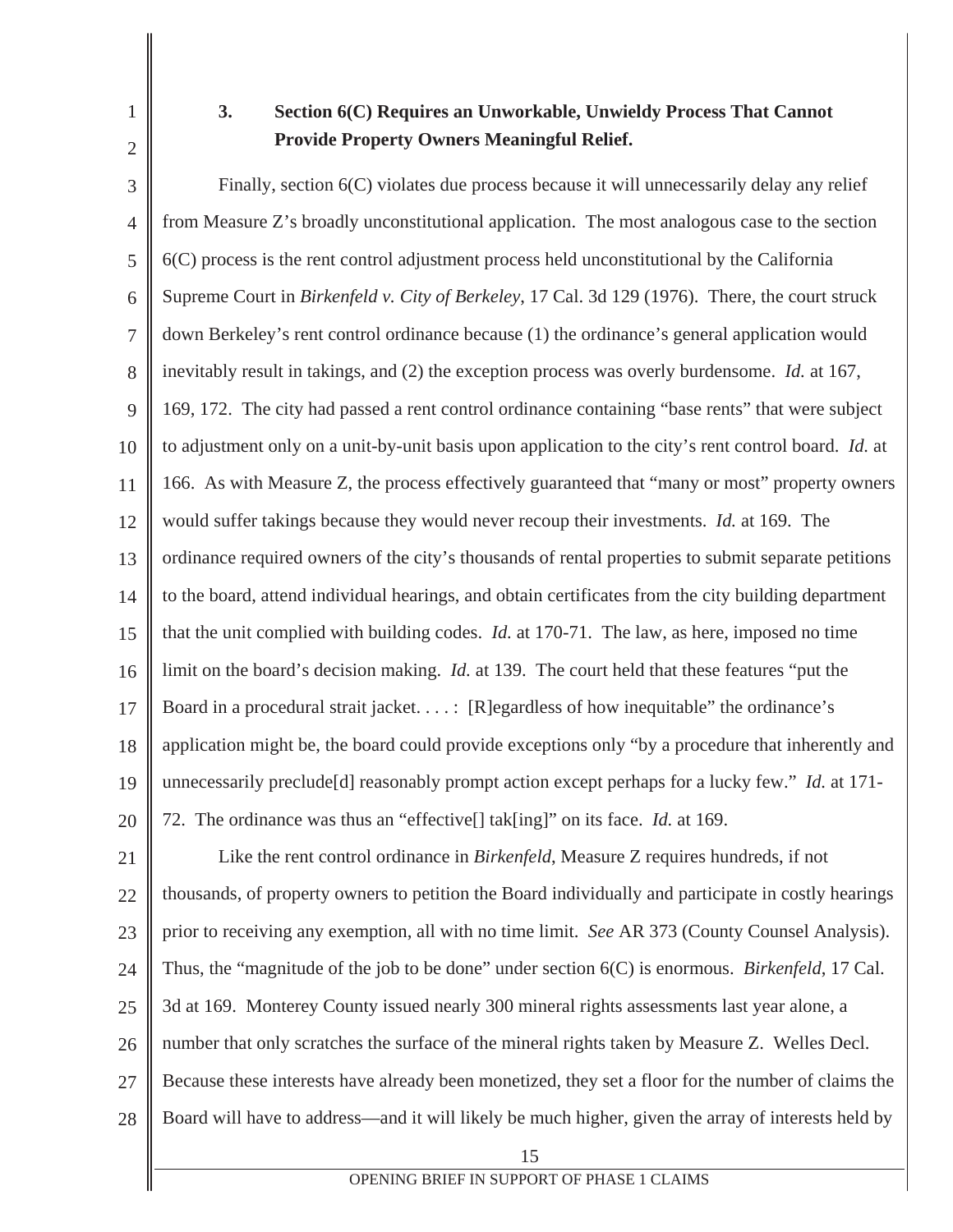1 mineral estate owners, royalty owners, and lessees.

| $2 \parallel$  | In addition to the sheer number of claims at issue, section $6(C)$ requires the Board itself to                         |
|----------------|-------------------------------------------------------------------------------------------------------------------------|
| 3 <sup>1</sup> | work through each parcel, determining the precise scope of any unconstitutional taking as to that                       |
|                | $4 \parallel$ property (which will require the County to look at each property on its own, even if individual           |
|                | $5 \parallel$ applications are consolidated), and craft an individualized exemption. Such a process will easily         |
|                | 6    "take years." <i>Carson Mobilehome Park Owners' Ass'n v. City of Carson</i> , 35 Cal. 3d 184, 192 n.6              |
|                | 7 $\parallel$ (1983). Moreover, unlike the rent control board in <i>Birkenfeld</i> , the Board here has a wide range of |
|                | 8 $\parallel$ duties it must fulfill on a regular basis having nothing to do with Measure Z. <sup>21</sup>              |

9 10 11 12 13 14 Because no subsequent ordinance may alter the terms of an invalid initiative, the Board cannot cure these defects through an implementing ordinance. *See Lesher Commc'ns, Inc. v. City of Walnut Creek*, 52 Cal. 3d 531, 544 (1990) ("The validity of the ordinance under which permits are granted, or pursuant to which development is regulated, may not turn on possible future action by the legislative body or electorate."); *Agric. Labor Relations Bd. v. Superior Court*, 16 Cal. 3d 392, 427 (1976) (administering agencies "may not exercise [their] sublegislative powers to

15 modify, alter or enlarge the provisions of the legislative act which is being administered").

- 16 Measure Z is simply fatally flawed. $^{22}$
- 17

## **D. CRC's Takings Claim Is Appropriate for Immediate Review in Any Event.**

18 19 20 21 Even if these infirmities in section 6(C) did not exist, the Court need not defer review of CRC's facial takings claim. CRC's claim is ripe now, and any administrative procedure CRC could exhaust would be both unnecessary and burdensome. The case of *Action Apartment*, which reached plaintiffs' takings claim despite available administrative remedies, illustrates both points.

22

23 24 <sup>21</sup> The *Birkenfeld* rule is in accord with similar case law prohibiting the County from burdening CRC's First Amendment right to petition the courts for redress by imposing costly, delay-filled administrative procedures—in which the County will be providing this Court with, at most, an advisory opinion, subject to no deference, on the legal takings question. *See BE & K Constr. Co. v. NLRB*, 536 U.S. 516, 530-36 (2002).

- 25 26 27 <sup>22</sup> As noted, *supra* n.20, the County released a draft ordinance to implement section 6—to which a host of parties have objected. RJN Ex. 35. In many ways, the draft ordinance only clarifies the facial problems with Measure Z by, for example, (a) imposing intermediate levels of unnecessary review that only work to ensure further delays, and (b) allowing the general public, without limitation, to participate in each stage of what are essentially adjudicatory proceedings. *Id*. §§ 16.58.050(D)(3), (F), (G); 16.58.090(E). Even if an ordinance could somehow cure the
- 28 facial invalidity of Measure Z (which it cannot, *see supra*), the draft ordinance offered by the County falls far short of providing any relief.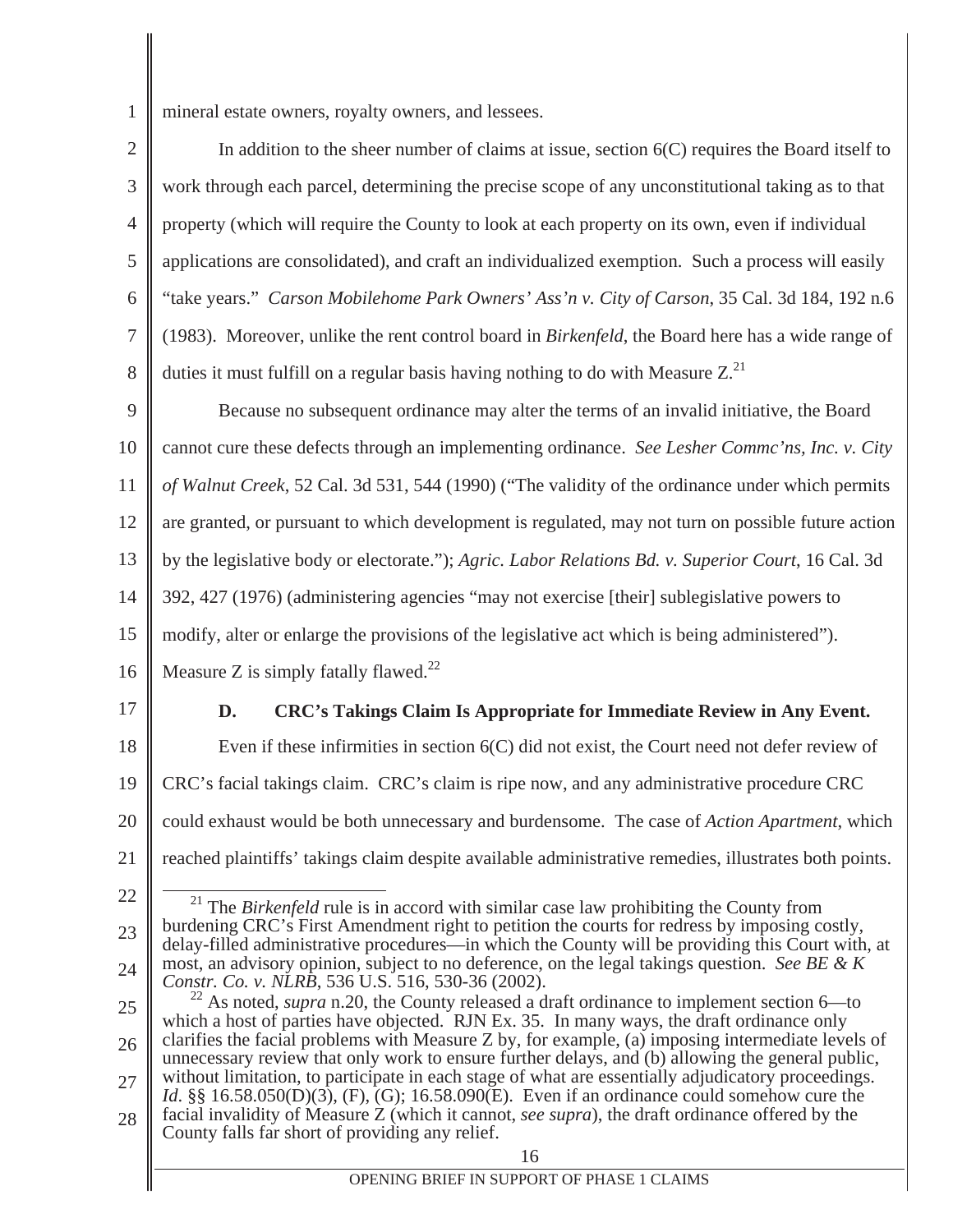17 OPENING BRIEF IN SUPPORT OF PHASE 1 CLAIMS 1 2 3 4 5 6 7 8 9 10 11 12 13 14 15 16 17 18 19 20 21 22 23 24 25 26 27 28 *First*, recognizing that the ripeness doctrine is intended to "frame<sup>[]</sup> [issues] with sufficient definiteness to enable the court to . . . dispos[e] of the controversy," the *Action Apartment* court concluded that the substantive provisions of the regulation requiring landlords to pay interest on security deposits were "sufficiently final . . . to evaluate." 94 Cal. App. 4th at 609-10; *see Palazzolo v. Rhode Island*, 533 U.S. 606, 619-20 (2001) (finding a challenge to "unequivocal" regulations ripe for review). Measure Z is similarly definite: It completely prohibits both the drilling of new wells and wastewater disposal. Section 6(C) introduces no substantive uncertainty regarding how these definitive provisions operate; rather, it addresses only whether they effect a taking. In such settings, where claims rely solely on the language of the regulation rather than the "discretion [agencies] characteristically possess[]" to "soften[] the strictures of . . . general regulations," *Suitum v. Tahoe Reg'l Planning Agency*, 520 U.S. 725, 738 (1997), courts have repeatedly found cases ripe for review, *e.g.*, *Sinclair Oil Corp. v. Cty. of Santa Barbara*, 96 F.3d 401, 407-08 (9th Cir. 1996); *Brown v. City of Los Angeles*, 102 Cal. App. 4th 155, 168 (2002). *Second*, the court emphasized that the purpose of the exhaustion doctrine is to avoid interference with the "subject matter of another tribunal," not impose unnecessarily burdensome and duplicative review. *Action Apartment*, 94 Cal. App. 4th at 610, 614-15. Faced with an administrative process offering individual adjustments, the court declined to require exhaustion for several reasons. The plaintiffs' takings claim was a judicial, not administrative question. *Id.* at 615. The agency was "not likely to resolve the dispute in a manner that makes judicial review unnecessary." *Id.* And because each landlord would have to file a separate administrative petition, each raising the same legal claim, judicial resolution was "singularly economical" compared to "piecemeal review" in the administrative forum. *Id.* All of the same is true here. \* \* \* In sum, CRC has established a clear facial taking. Measure Z's flat bans on drilling new oil production and wastewater disposal wells prevent CRC from producing oil and gas from its mineral rights in Monterey County. This renders CRC's rights worthless. The proper remedy for this taking is a judicial declaration that Measure Z would effect a taking if applied to CRC. *See Hensler*, 8 Cal. 4th at 13-14. Although section 6(C) tries to deny CRC this remedy, it is invalid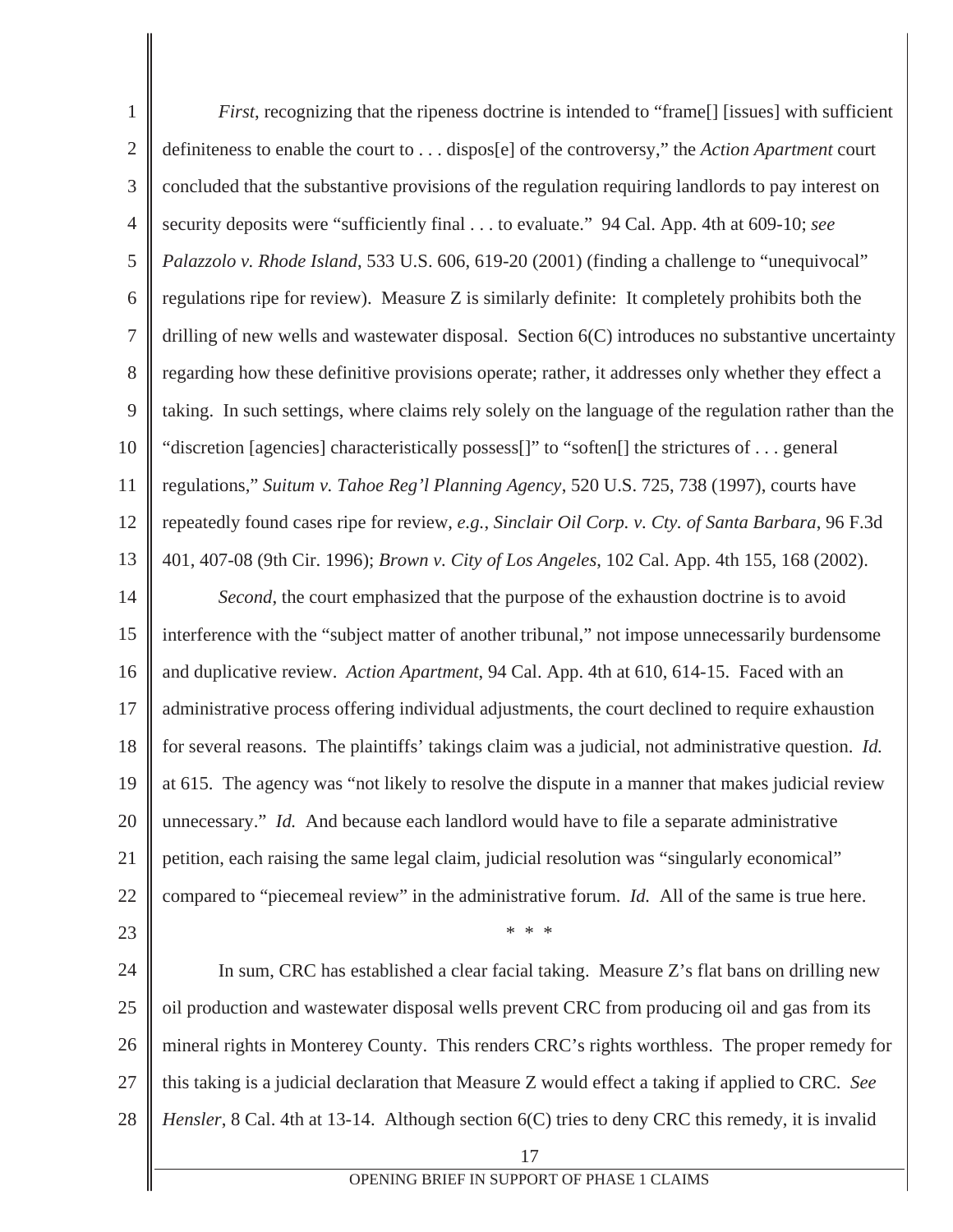1 2 3 4 as a matter of law and immaterial to the ripeness of CRC's claim. The Court should therefore issue an order declaring that (1) the application of Measure Z to CRC without the payment of just compensation is unconstitutional, and  $(2)$  section  $6(c)$  is unconstitutional. If the County continues enforcing Measure Z against CRC, CRC will be entitled to damages.

5 6

#### **IV. Measure Z Violates the California Constitution's Single-Subject Rule by Pairing Its Highly Advertised Fracking Ban with Unrelated Provisions That Will Eliminate Oil and Gas Production in Monterey County.**

7 8 9 10 11 12 13 14 15 16 17 18 19 20 21 22 23 24 25 26 The California Constitution protects voter intent through its single-subject rule, which provides that "[a]n initiative measure embracing more than one subject may not be submitted to the electors or have any effect." Cal. Const. art. II, § 8(d). The aim of this rule is "to avoid confusion of . . . voters" and "to prevent the subversion of the electorate's will." *Senate v. Jones*, 21 Cal. 4th 1142, 1156 (1999). The need for this rule is apparent. "The busy voter does not have the time to devote to the study of long, wordy[] propositions and must rely upon . . . sketchy information" from campaign materials. *Manduley v. Superior Court*, 27 Cal. 4th 537, 585 (2002) (Moreno, J., concurring in judgment). "If improper emphasis is placed upon one feature [of the measure] . . . , the voter may be misled as to the over-all effect of the proposed amendment." *Id.* Courts have translated this constitutional limitation on the initiative process into a rule that "all of [an initiative's] parts [must be] reasonably germane to each other and to the general purpose or object of the initiative." *Jones*, 21 Cal. 4th at 1157. This analysis first requires the Court to decide "the general purpose or object of the initiative." *Id*. The Court must then determine whether each provision of the initiative is "germane" to the identified purpose, *id.*, taking special care to ensure that voters are not manipulated by one part of the new law "that the proponent views as politically popular," *id.* at 1151, 1160, when the law's actual impacts are disparate and far broader. The Court's inquiry must include a realistic consideration of the average voter's capacity to understand and draw conclusions from available materials. *See Cal. Trial Lawyers Ass'n v. Eu* (*CTLA*), 200 Cal. App. 3d 351, 361 (1988). Measure Z fails this test. Sold as a fracking ban—and one that would *not* eliminate

27 28 ongoing oil and gas operations, or kill jobs or tax revenues—Measure Z accomplishes almost exactly the opposite result. Fracking is not even used in Monterey County; rather, the ban served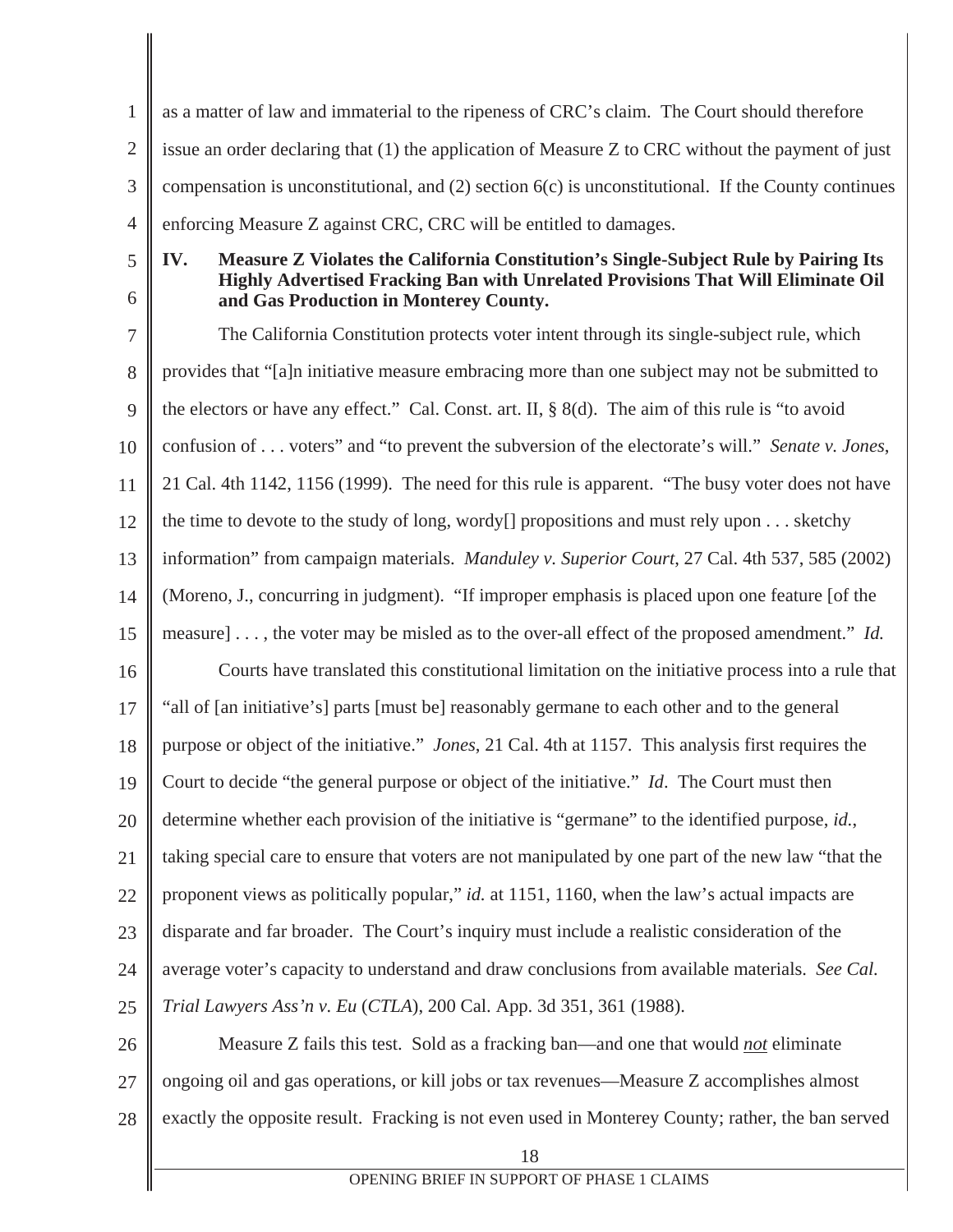| $\mathbf{1}$   | as a political hook to capture support. As for existing oil and gas operations in the County, what                                                                                                                                                                                                                                          |
|----------------|---------------------------------------------------------------------------------------------------------------------------------------------------------------------------------------------------------------------------------------------------------------------------------------------------------------------------------------------|
| $\overline{2}$ | Measure Z really accomplishes, through obscure means that average voters would not understand,                                                                                                                                                                                                                                              |
| 3              | is a shutdown of these multi-billion-dollar interests. Neither Measure Z's text or promotion made                                                                                                                                                                                                                                           |
| $\overline{4}$ | any of this plain, and the initiative violates the single-subject rule.                                                                                                                                                                                                                                                                     |
| 5              | Measure Z's Purpose Was to Ban Fracking.<br>A.                                                                                                                                                                                                                                                                                              |
| 6              | The first step of the single-subject-rule analysis is determining an initiative's purpose.                                                                                                                                                                                                                                                  |
| 7              | Here, Measure Z's purpose was made plain in many ways, starting with section $1(A)$ , which                                                                                                                                                                                                                                                 |
| 8              | announces that banning "fracking" is " $[t]$ he purpose" of the initiative, AR 121:                                                                                                                                                                                                                                                         |
| 9              | The purpose of this Protect Our Water: Ban Fracking and Limit Risky Oil<br>Operations Initiative ('Initiative') is to protect Monterey County's water,                                                                                                                                                                                      |
| 10             | agricultural lands, air quality, scenic vistas, and quality of life by prohibiting the<br>use of any land within the County's unincorporated area for well stimulation                                                                                                                                                                      |
| 11             | treatments, including, for example, hydraulic fracturing treatments (also known as<br>'fracking') and well stimulation treatments.                                                                                                                                                                                                          |
| 12             | See CTLA, 200 Cal. App. 3d at 360 (relying significantly on initiative's "express purpose"). <sup>23</sup>                                                                                                                                                                                                                                  |
| 13             | Of course, no operators frack in Monterey County, <sup>24</sup> but the mere term tends to cause fear,                                                                                                                                                                                                                                      |
| 14             | overreaction, and uninformed debate. <sup>25</sup> Measure Z's proponents seized on this fear. Background                                                                                                                                                                                                                                   |
| 15             | events can confirm an initiative's purpose, see Brosnahan v. Brown, 32 Cal. 3d 236, 248 (1982);                                                                                                                                                                                                                                             |
| 16             | Chem. Specialties, 227 Cal. App. 3d at 672, and no more so than here, where voters were told that                                                                                                                                                                                                                                           |
| 17             | Measure Z originated as a direct response to the County Board's decision to vote down the 2015                                                                                                                                                                                                                                              |
| 18             | fracking ban. In a controversial decision, the Board rejected the ban because no fracking was                                                                                                                                                                                                                                               |
| 19             | used in the County, and the State actively regulated fracking under SB 4. AR 96-99, 105-07, 109.                                                                                                                                                                                                                                            |
| 20             | PMC formed and drafted Measure Z in response, $^{26}$ stating in Measure Z's second finding                                                                                                                                                                                                                                                 |
| 21             | that, by rejecting the fracking ban, the Board "failed to enact protections for the county's water,                                                                                                                                                                                                                                         |
| 22             | air and land." AR 122 (Measure $Z \S 1(C)(2)$ ). Dr. Laura Solorio, the named intervenor in these                                                                                                                                                                                                                                           |
| 23             | cases and PMC's president, emphasized the need for the County to address "the REAL AND                                                                                                                                                                                                                                                      |
| 24             |                                                                                                                                                                                                                                                                                                                                             |
| 25             | <sup>23</sup> Accord Chem. Specialties Mfrs. Ass'n, Inc. v. Deukmejian, 227 Cal. App. 3d 663, 671<br>(1991) (analyzing the initiative's purpose as stated in its preamble); People v. Kisling, 199 Cal.<br>App. 4th 687, 694 (2011) (analyzing relationship between initiative's "stated purpose" and its                                   |
| 26             | provisions); Shea Homes Ltd. P'ship v. Cty. of Alameda, 110 Cal. App. 4th 1246, 1256-57 (2003).                                                                                                                                                                                                                                             |
| 27<br>28       | Stipulated Facts ¶ 28; AR 7-9 (Board Report, File No. 15-0228); Wilson Decl. ¶ 40.<br><sup>25</sup> E.g., RJN Ex. 56 (radio interview with Governor Jerry Brown discussing these issues).<br><sup>26</sup> Stipulated Facts $\P$ 2; Compl. in Intervention $\P$ 36, Aera Energy, LLC v. Cty. of Monterey,<br>No. 16CV003980 (Apr. 3, 2017). |
|                | 19                                                                                                                                                                                                                                                                                                                                          |
|                | OPENING BRIEF IN SUPPORT OF PHASE 1 CLAIMS                                                                                                                                                                                                                                                                                                  |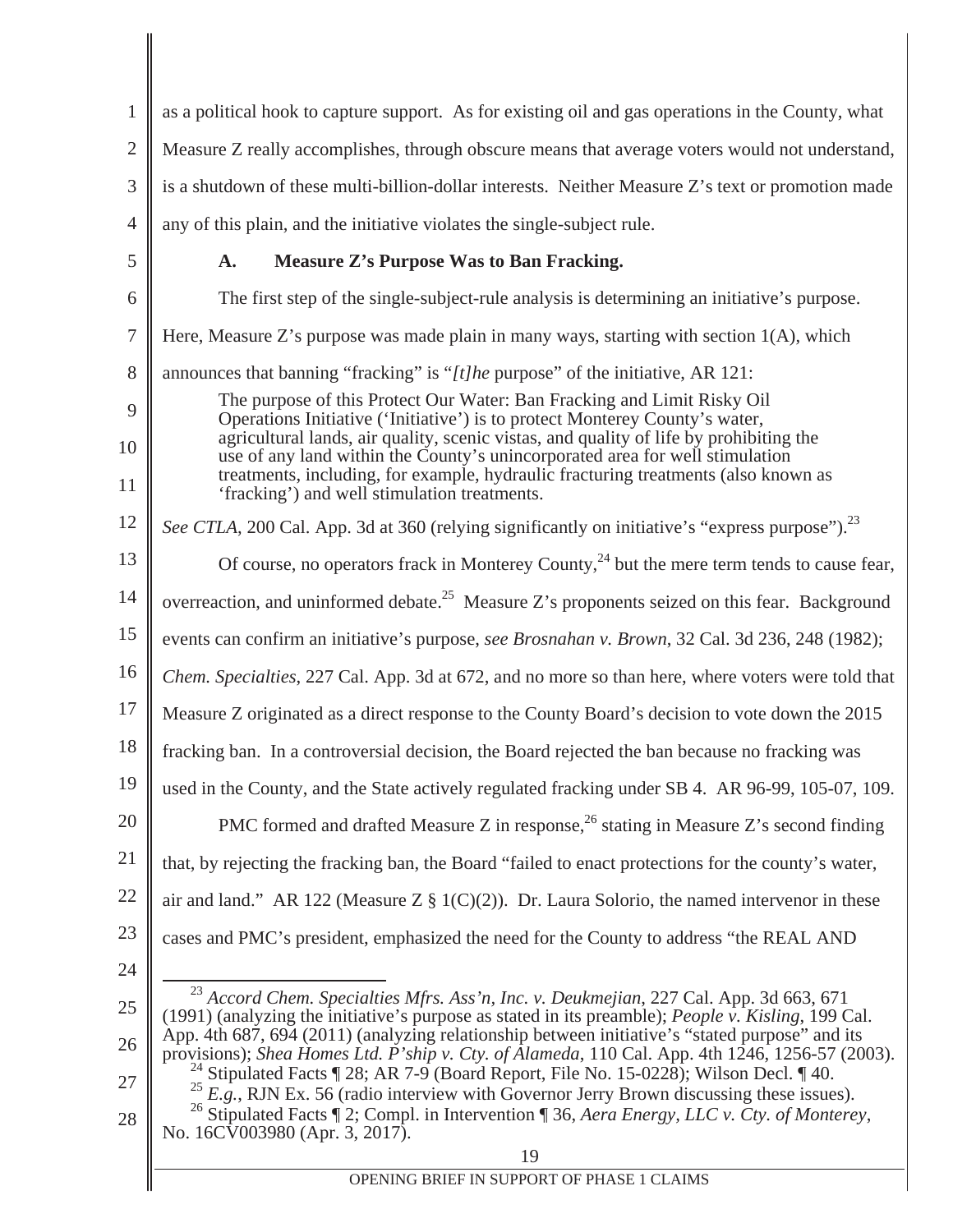POTENTIAL health and environmental effects of fracking" the same day the Board held a hearing to address Measure Z. RJN Ex. 3.

 An initiative's purpose must be "viewed from a realistic and commonsense perspective," with an average voter in mind. *Jones*, 21 Cal. 4th at 1161. Measure Z's proponents created campaign signs reading, in large, red block letters: "Protect Our Water: Ban Fracking," and "Ban Fracking, Yes on Z, Protect Our Water." RJN Ex. 5.



 They featured the same rhetoric and imagery in campaign ads, *id.* Exs. 50, 51:



A singular focus on one provision—here "BAN FRACKING"—in promoting an initiative helps confirm that its "proponent view[ed] [that provision] as [a] politically popular" hook for other, unrelated provisions. *Jones*, 21 Cal. 4th at 1151. A key purpose of the single-subject rule is to police such behavior, as "it [is] extremely unlikely that the average voter . . . or even one more conscientious and sophisticated, would take the time" to dig into all of the details of an initiative, particularly when proponents present a clear, singular message about its purpose and effects. *CTLA*, 200 Cal. App. 3d at 361. The pro-Measure Z message was so prolific that even the *Monterey Herald* published its own editorial in October 2016, that questioned, "why are the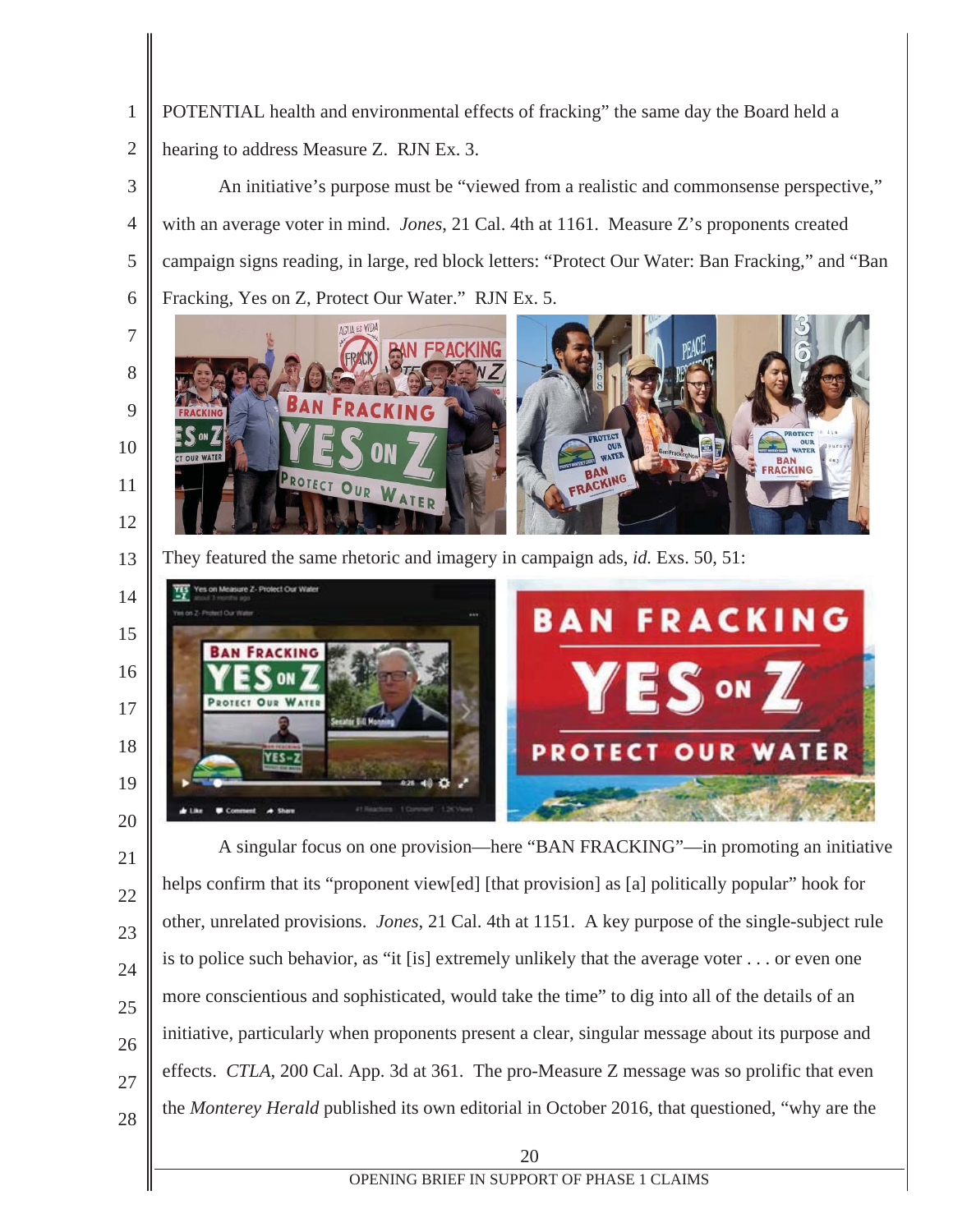1 2 3 4 5 6 7 8 Yes on Z campaign material featuring—in large bold type—BAN FRACKING?" RJN Ex. 52. The editorial noted that it was "perhaps because, on the national stage fracking is a red-flag word these days," and thus urged voters to "look past this obvious attempt to mislead the public." *Id.* Given this campaign, the average voter likely thought Measure's Z purpose was to ban fracking. We know that some voters *did* think this way. As one voter recently told the Board, "there was a lot of misinformation on the ballot . . . the signs all said 'stop fracking,' there is no fracking, and this . . . should have been clarified, that there is no fracking . . . . That's misinformation."<sup>27</sup>

9 10 11 12 13 14 15 16 17 18 Although section 1 of Measure Z also mentioned the new well and wastewater bans, it did so divorced from any reasoning or articulation of the purposes to be served by those provisions. AR 121. Section 1 thus suggested to voters that the fracking ban would accomplish the entirety of Measure Z's purpose. Indeed, of the measure's 15 findings that follow (many of which are facially incredible, NARO Br. § V), only two are not focused on fracking. AR 121-27. Throughout Measure Z, the new well and wastewater bans are presented, at most, as secondary or tertiary aims. It is these unrelated bans that are not germane to Measure Z's purpose that render the whole initiative invalid. *See infra* § IV.B. And this result is only bolstered by the fact that Measure Z's proponents affirmatively confused voters about what these additional provisions meant and what their impact would be on the County and its rights holders. *See infra* § IV.C.

19 20

# **B. Measure Z's Bans on New Oil Wells and Wastewater Disposal Are Not Reasonably Germane to Its Stated Purpose of Banning Fracking.**

21 22 23 24 25 Measure Z's shutdown of existing oil and gas operations—achieved through the ban on new oil wells and ban on wastewater disposal—is not reasonably germane to its highly advertised fracking ban. The reasonably germane standard requires that each provision of an initiative have a logical relationship to the initiative's "stated objective." *CTLA*, 200 Cal. App. 3d at 359. Measure Z's non-fracking bans fail this test.

26 27 Neither banning all new conventional oil wells nor banning existing wastewater disposal practices is "logically related to the stated objective" of a fracking ban because neither advances

- 28
- <sup>27</sup> RJN Ex. 36 at 62:13-63:5 (July 25 Board meeting).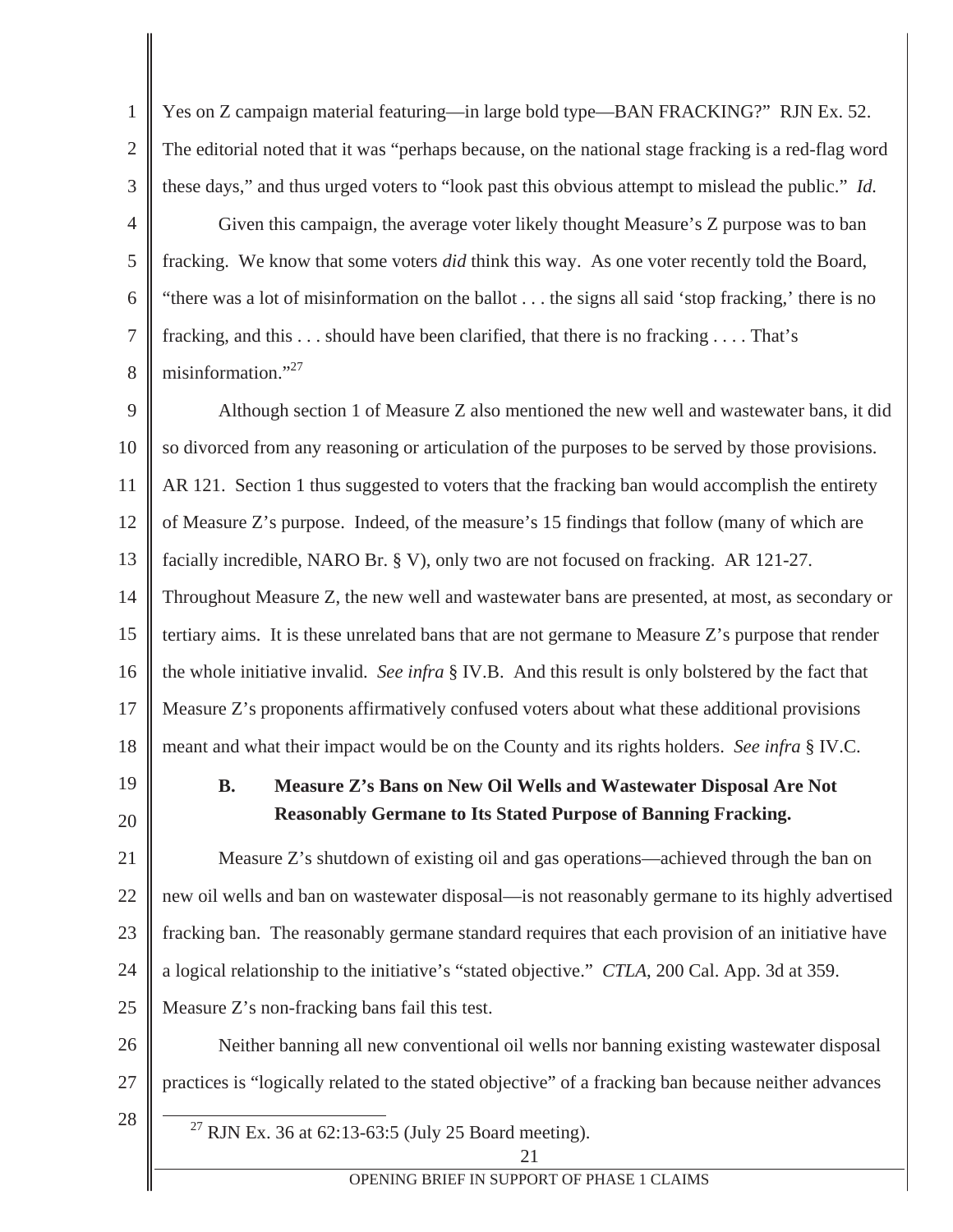1 2 3 4 5 6 7 8 that purpose. *CTLA*, 200 Cal. App. 3d at 359. Each provision, particularly when combined, will not only prohibit any future oil and gas development in Monterey County *altogether*, but will soon shut down all existing production, as found by the County's Supervising Assessor, and as shown above. *See* RJN Ex. 2; sources cited *supra* n.7. Fracking, in stark contrast, is *not* part of current operations, nor is it needed to expand production in existing Monterey County oil fields in which rights holders like CRC have long been making investments. AR 7, 9 (Board Report); Miller Decl. ¶¶ 17, 28; Kemp Decl., Ex. A at 51; Ellison Decl. In fact, fracking would likely have *negative* effects on both new and current operations in Monterey County. Miller Decl. ¶ 17.

9 10 11 12 13 14 15 16 17 18 19 Two cases help illustrate why this disconnect violates the single-subject rule. In *CTLA*, the court reasoned that a provision governing insurance-industry campaign contributions violated the single-subject rule because it would not "operate to advance the initiative's announced purpose" of controlling insurance costs. 200 Cal. App. 3d at 359. While both provisions regulated the insurance industry generally, the connection between the campaign finance provision and the measure's stated purpose was "not readily apparent" to voters or to the court. *Id.* Even more analogously, in *Jones*, the Supreme Court held that a provision governing legislative salaries was unrelated to the purported purpose of addressing "legislative self-interest" because, "[a]lthough the text of [the initiative] obscures this point, in reality, under existing law, members of the Legislature do *not* control their own salaries (and thus cannot 'raise their own pay,' as the initiative implies)." 21 Cal. 4th at 1163.

20 21 22 23 24 As in *CTLA* and *Jones*, the new well bans in Measure Z do nothing to further its fracking ban—indeed, they are essentially irrelevant to that purpose. *Id.*; *CTLA*, 200 Cal. App. 3d at 359. And as in *Jones*, the true import of these buried provisions was not only unclear, but voters were misled—in *Jones*, the initiative attacked legislators setting their own salaries (a practice that did not occur); here, Measure Z targets nonexistent fracking.

25 26 27 28 Applying the test the court articulated in *Brosnahan* confirms this same result. 32 Cal. 3d at 247 ("A provision which conduces to the act, or which is auxiliary to and promotive of its main purpose, or has a necessary and natural connection with such purpose is germane within the rule."). Nothing about the new well or wastewater disposal bans "conduces to," that is, helps to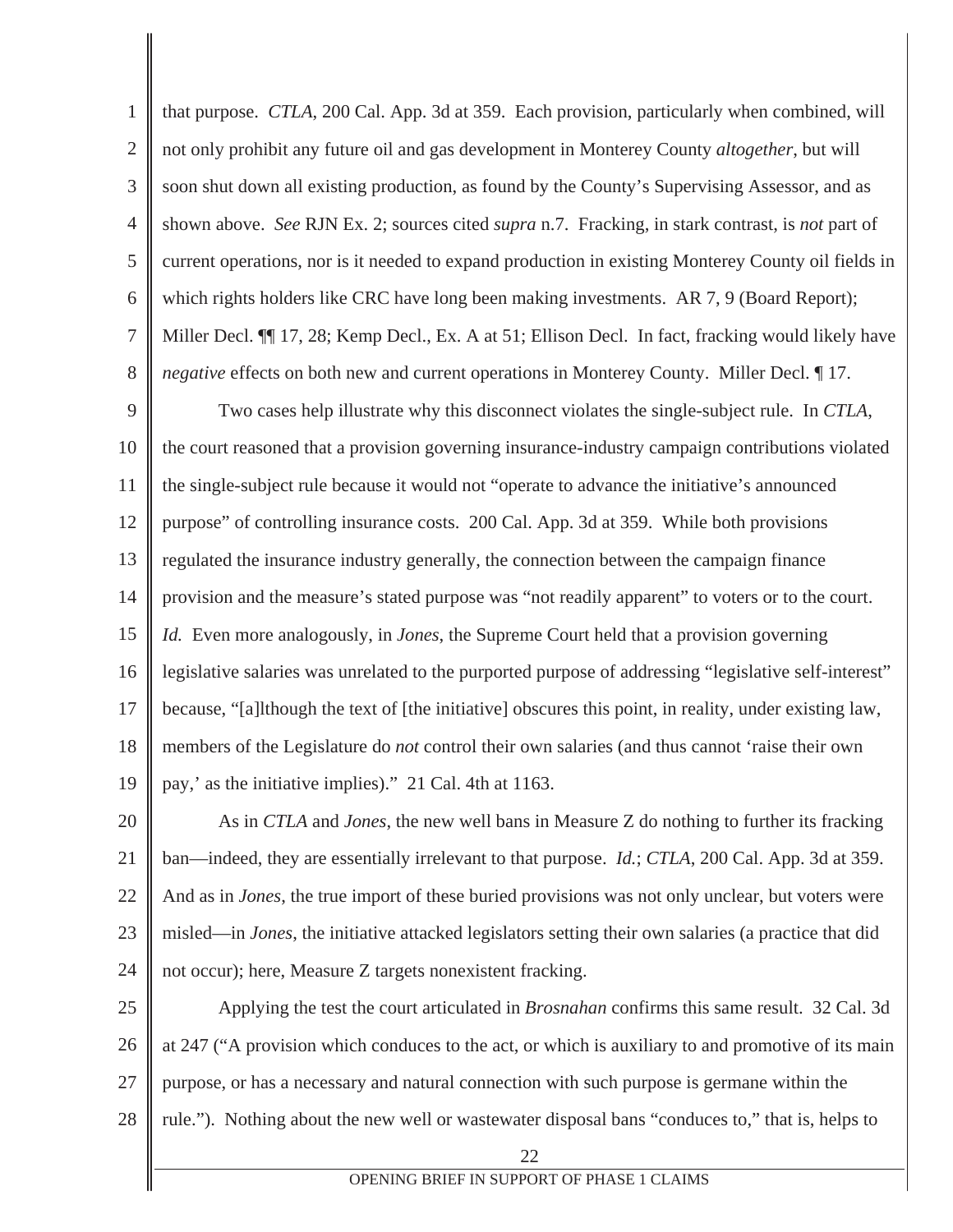1 2 3 4 bring about, a prohibition on fracking or WST, or presents a "natural and necessary connection with" banning fracking. *Id*. Had Measure Z included only a fracking ban, existing oil and gas operations could continue without meaningful alteration. *E.g.*, Kemp Decl., Ex. A at 51. Indeed, under the present stay of Measure Z, existing production is occurring, while fracking is not.

5 6 7 8 9 10 11 12 13 14 For similar reasons, the new well ban and wastewater disposal ban are not "auxiliary to" and do not "promot[e]" Measure Z's fracking ban. *Brosnahan*, 32 Cal. 3d at 247. Neither additional ban "further[s]," "encourage[s]," "offer[s] or provid[es] help, assistance, or support," or "function[s] in a subsidiary capacity," *Webster's Third New International Dictionary* 149, 1815 (1971) (definitions for "promote" and "auxiliary"), as a fracking ban could easily stand on its own without the new well and wastewater bans, given the geology in Monterey County. Miller Decl. ¶¶ 17, 28. These new well and wastewater bans are substantive and distinct, and therefore nothing like the "mere[] administrative details" or "collateral effects" that the California Supreme Court has found permissible under the single-subject rule. *Amador Valley Joint Union High Sch. Dist. v. State Bd. of Equalization*, 22 Cal. 3d 208, 230 (1978).

15 16 17 18 19 20 21 22 23 24 25 26 27 28 That fracking, new well drilling, and wastewater disposal are all parts of the oil industry does not show germaneness. Not only are all three practices regulated very differently by the State and federal governments, Chevron Br. § III.A; Aera Br. § III.A; Eagle Br. § IV, cases like *CTLA* refute such theories. There, the court rejected proponents' argument that "any two provisions, no matter how functionally unrelated, nevertheless comply with the constitution's single-subject requirement so long as they have in common an effect on any aspect of the business of insurance." 200 Cal. App. 3d at 360. That "approach," the court held, "would permit the joining of enactments so disparate as to render the constitutional single-subject limitation nugatory." *Id.* The same is true of Measure Z. Even if some broader purpose could tie different aspects of the measure together, PMC and the County cannot posit a supportable purpose based on the text and campaign in favor of Measure Z that reasonably encompasses its *three* distinct bans. If PMC wished to enact each disparate policy, it could have done so: "Unrelated proposals always may be placed before voters through separate initiative measures," "affording the[m] the choice of approving all, some, or none of the distinct proposals." *Jones*, 21 Cal. 4th at 1158.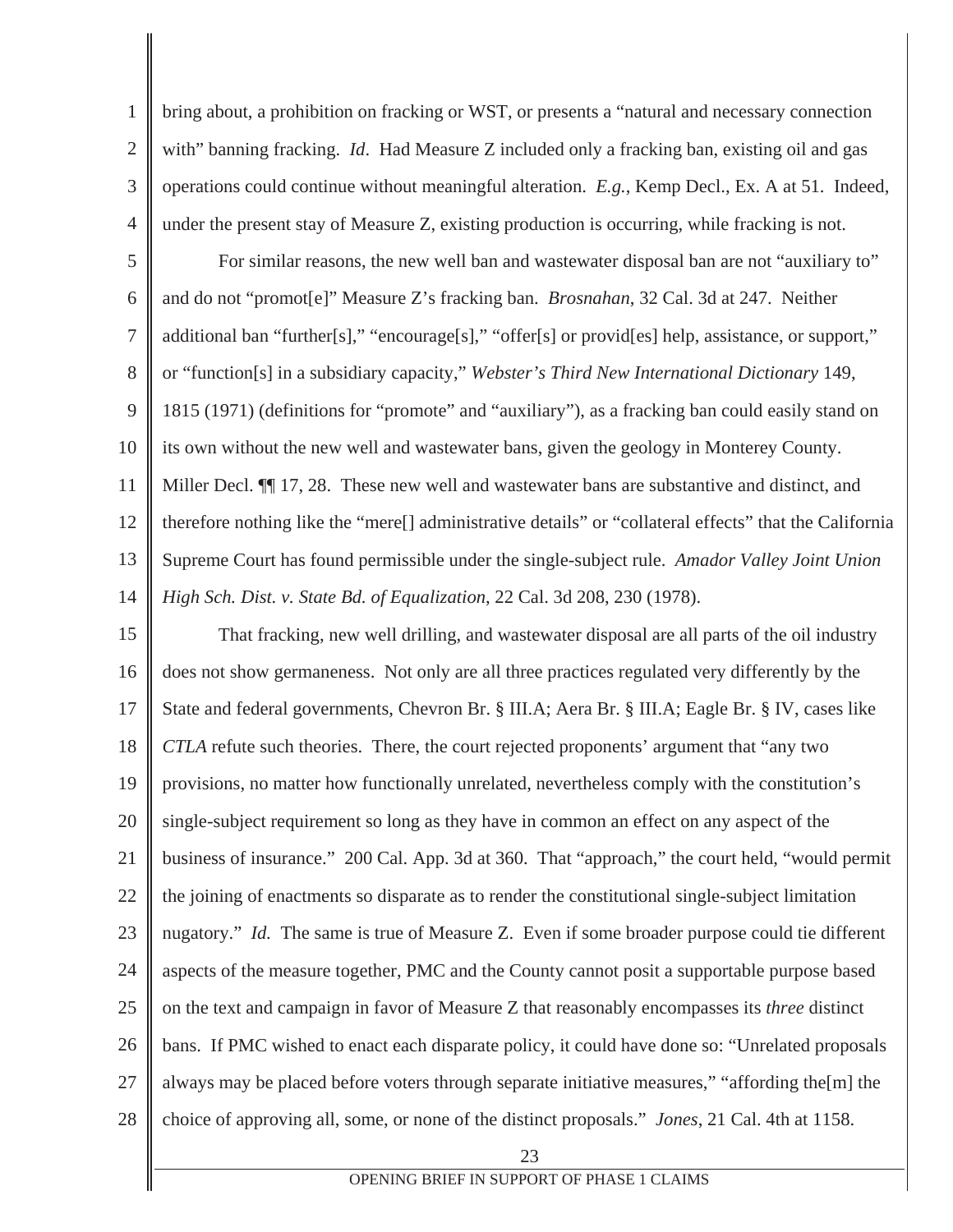2 3 4 5 6 Measure Z is also unlike the measure approved in *Brosnahan*, which was a "multifaceted 'reform' measure[] . . . aimed at certain features of the criminal justice system to protect and enhance the rights of crime victims." 32 Cal. 3d at 247. Measure Z was not sold as broad reform of the oil industry (nor could it be, consistent with preemption law), and proponents not only opposed efforts by the County to educate voters about Measure Z's actual effects, they misled voters about its impact on existing production, *e.g.*, AR 364, as shown below.

7

8

28

1

**C. Application of the Single-Subject Rule Is Particularly Appropriate Here Because Voters Were Likely Confused About Measure Z's Content.** 

9 10 11 12 13 14 15 16 17 18 19 20 21 22 23 24 25 26 27 The single-subject rule provides a crucial remedy for misleading initiatives that "subver[t] the electorate's will." *Jones*, 21 Cal. 4th at 1156. Cases involving meaningful risk of voter confusion call for strong enforcement of the rule, given that its "purpose [is to] minimiz[e] voter confusion and deception," *id.* at 1160, and given "that in adopting a constitutional amendment limiting initiative measures to one subject, it was the will of the people that the process not be abused," *Chem. Specialties*, 227 Cal. App. 3d at 667. This concern is highly relevant in this case. In addition to baiting the hook for voters with a fracking ban, the proponents' repeated statements that Measure Z would not impact current oil production, jobs, or tax revenue likely confused the voters because, contrary to these assurances, Measure Z will have precisely those effects. This worry is compounded by the fact that, for the average voter without technical experience, these effects are not obvious, and initiative proponents ensured that voters would not learn otherwise. The risk for deception begins in Measure Z itself. Its third paragraph states that "[t]his Initiative does not prohibit oil and gas operations (other than well stimulation treatments) from using existing oil and gas wells in the County, which number over 1,500." AR 121 (Measure Z  $\S1(B)$ .<sup>28</sup> This provision implies that Measure Z would not affect current operations, and in its ballot statements, PMC took pains to reassure voters of exactly that conclusion. PMC contended that Measure Z was "fair and balanced" because it allowed existing wells "to continue operating" and "preserves current oil jobs and County tax revenue." AR 364. PMC's rebuttal arguments <sup>28</sup> This claim is factually incorrect as well: Monterey County does not have even close to 1,500 active wells that could "continue operating." The real number is 779 active wells, and 576

#### $2\pi$ shut-in wells that are idle and not producing. Kemp Decl. Ex. A at 40.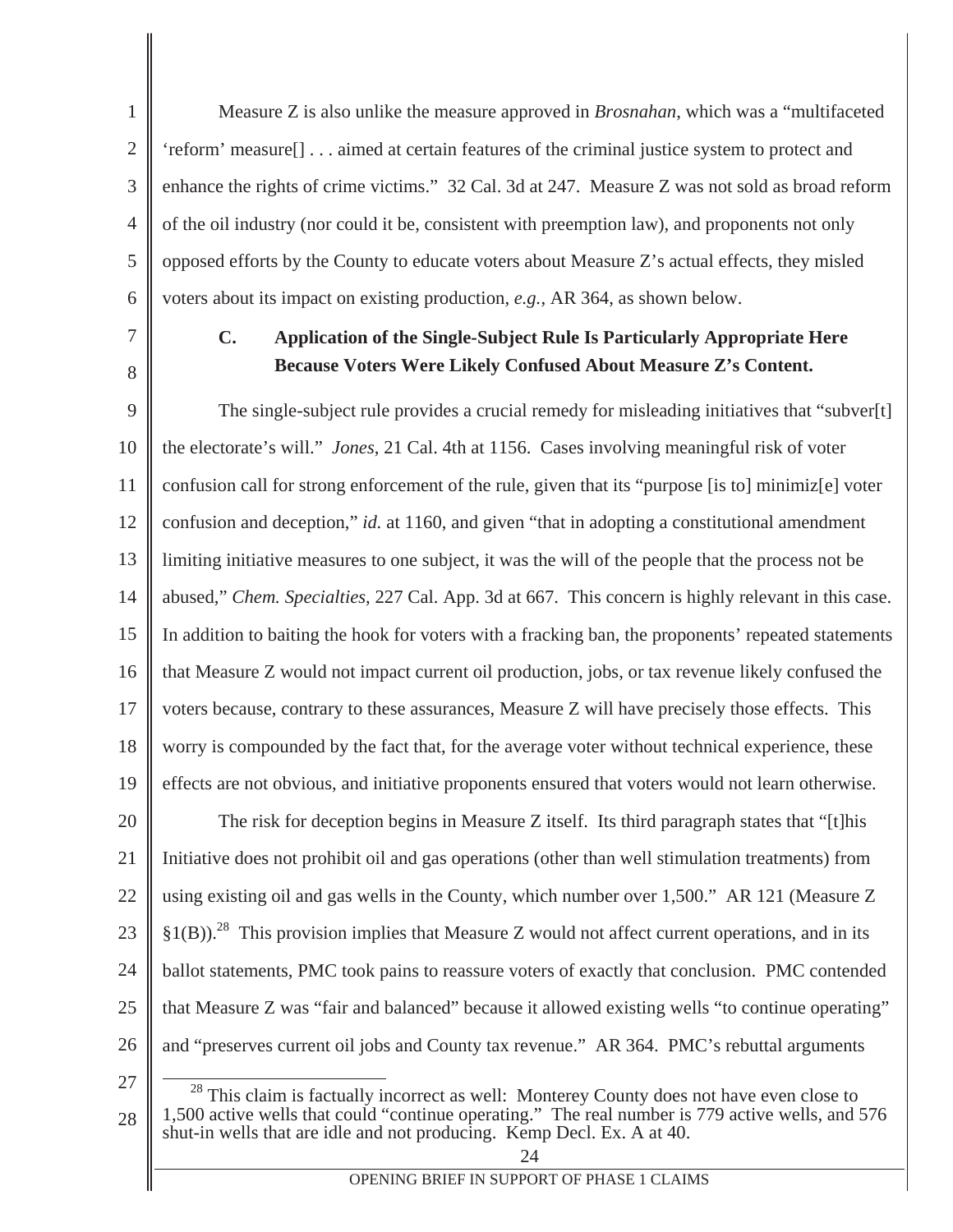1 2 3 4 doubled down on this claim, stating that the "Oil 'Shut Down' is a Lie" because "Measure Z allows Monterey County's existing 1,500 oil wells to continue operating." AR 387. PMC even assured voters that Measure Z would cause "zero job loss," "zero loss of taxes," and said that arguments that Measure Z would shut down oil production were "simply untrue." RJN Ex. 53.

5 6 7 8 9 10 11 12 13 14 15 16 17 By prohibiting all new wells and wastewater disposal, Measure Z itself assures that both current jobs and tax revenue will be lost. *See* sources cited *supra* n.7. However, the average voter with limited knowledge of oil and gas operations cannot be expected to understand these impacts, and the official ballot materials never explained Measure Z's impact on existing production. A full, neutral explanation was particularly important because Measure Z asked voters to regulate subsurface practices in a highly technical industry, with which an average voter would have little, if any, experience. Typical initiatives, on the other hand, ask voters to weigh in on more familiar topics, such as whether to fund medical research. *Cf., e.g.*, *Cal. Family Bioethics Council v. Cal. Inst. for Regenerative Med.*, 147 Cal. App. 4th 1319, 1351 (2007) (voters were "not required to grasp the intricacies" of research to understand measure funded it). Measure Z's proponents fought hard to stop the County from creating any impact reports, including financial analysis, that would help educate voters about the true effects of Measure Z. The Elections Code allows counties to produce reports about the impacts of initiative measures,

18 which provide "a neutral snapshot position" of the initiative's effects and serve as a key resource

19 for both the public and the county. AR 217-18, 222. The Board's staff recommended impact

20 21 reports here in part to address Measure Z's effect on current operations. AR 213-14. Yet PMC and its counsel objected to the creation of *any* impact reports or neutral analysis, and engaged in a

- 22 systematic, behind-the-scenes campaign to ensure that voters would not receive such information.
- 23 As revealed by documents obtained through Public Records Act requests, PMC lobbied
- 24 the Board to oppose the development of any reports, $^{29}$  an effort that succeeded when one
- 25 Supervisor, who had helped PMC secure a campaign treasurer, $30$  agreed that the County should
- 26 not commission reports because they would "increase[] liability for the County when we get
- 27 28

<sup>29</sup> *E.g.*, RJN Ex. 48 (email from PMC to Supervisor Phillips stating that "PMC... is concerned that the County's impact analyses could bring into question the Board's *impartiality*").  $30$  RJN Ex. 40 (email from PMC to Supervisor Parker).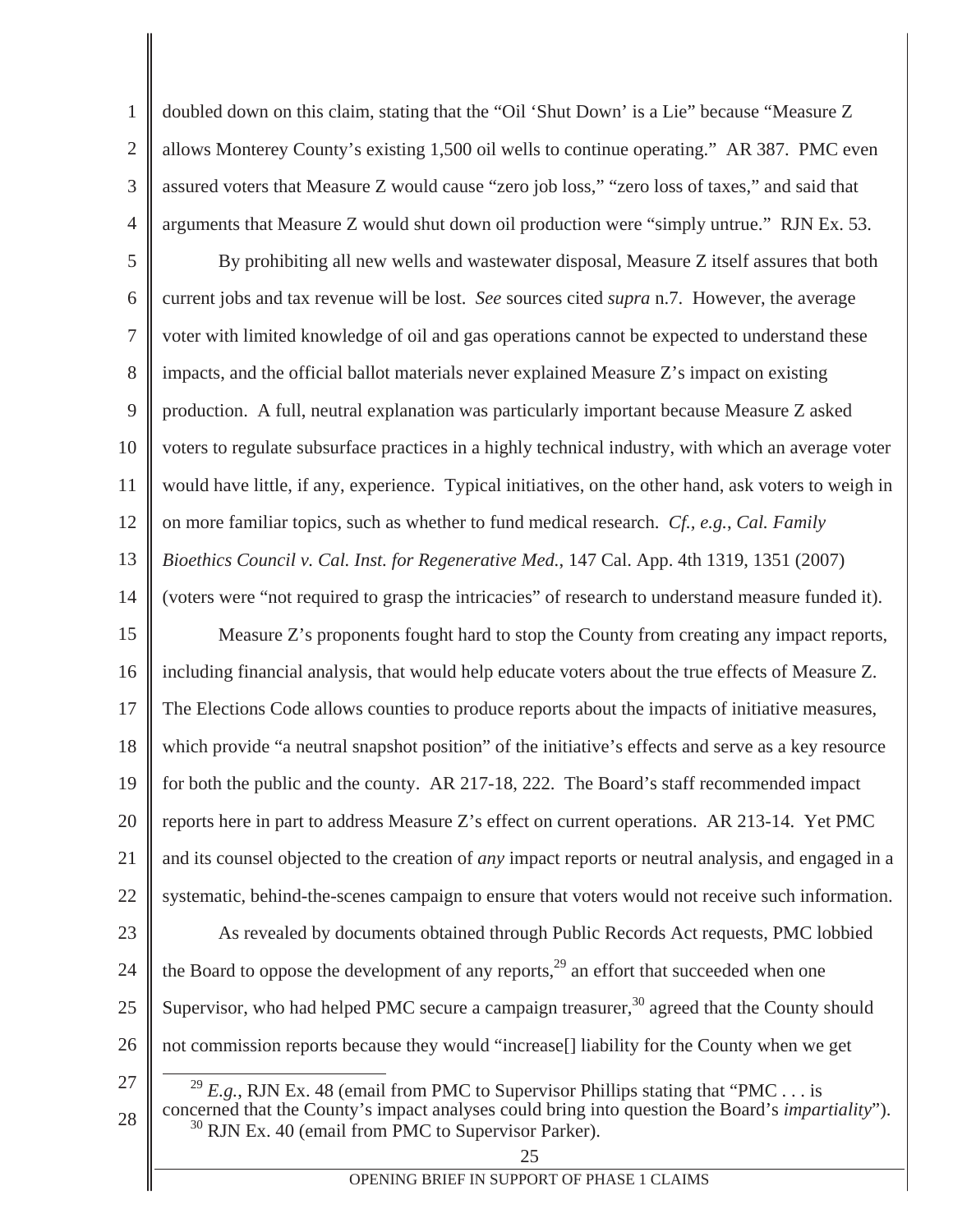| $\mathbf{1}$   | sued." AR 295. The public asked for this information, <sup>31</sup> Supervisors Phillips "ask[ed] the                                                                                                               |
|----------------|---------------------------------------------------------------------------------------------------------------------------------------------------------------------------------------------------------------------|
| $\overline{2}$ | Auditor to look at the fiscal impact from both sides" to provide "unbiased information for                                                                                                                          |
| 3              | the general public so they can make an informed decision," AR 294, and Supervisor Salinas said                                                                                                                      |
| $\overline{4}$ | "the proponents shouldn't be afraid of" such neutral analysis, AR 303. Yet at PMC's urging, a                                                                                                                       |
| 5              | bare majority of the Board rejected producing any impartial impact reports. AR 306.                                                                                                                                 |
| 6              | PMC's campaign against unbiased analysis only began here, and it threatened to sue the                                                                                                                              |
| $\overline{7}$ | County if it performed any financial analysis. <sup>32</sup> PMC proposed an improper plan for the County                                                                                                           |
| 8              | to host an official forum for PMC to promote its positions. <sup>33</sup> PMC sought to shut down the                                                                                                               |
| 9              | Monterey Business Council for inviting Measure Z opponents to speak, arguing that the Council                                                                                                                       |
| 10             | was "conducting a deceptive anti-Initiative campaign to fraudulently induce voter opposition                                                                                                                        |
| 11             | through fear of an oil and gas industry shutdown." RJN Exs. 45-47. PMC told the Board that it                                                                                                                       |
| 12             | "should not undermine its credibility" by ordering neutral, expert reports—which PMC's attorney                                                                                                                     |
| 13             | called "doing the work of the oil industry." <sup>34</sup> And, perhaps most importantly, by lobbying Board                                                                                                         |
| 14             | members, <sup>35</sup> County Counsel, <sup>36</sup> and the County Auditor, <sup>37</sup> PMC shaped the contents of the official                                                                                  |
| 15             | ballot materials to echo its campaign message. (CRC is currently limited to these noticeable                                                                                                                        |
| 16             | documents, which it previews in this brief. If the Court finds this evidence in any way lacking,                                                                                                                    |
| 17             | CRC respectfully renews its requests that the Court allow limited discovery on this claim.)                                                                                                                         |
| 18             |                                                                                                                                                                                                                     |
| 19             | $31$ E.g., RJN Ex. 44 (email to the Board requesting neutral analysis).<br>$32$ AR 245 (June 1, 2016 Board hearing transcript) (stating that "Protect Monterey County [is]                                          |
| 20             | willing to file legal action to stop fiscal impact analysis" if it were done by a staff-selected firm).<br><sup>33</sup> AR 261-62, 285 (suggesting that the County could "have both sides create reports" and host |
| 21             | an official "public forum" to present them, a process County Counsel noted could be<br>"challenge[d] as an improper way around" the Elections Code).                                                                |
| 22             | <sup>34</sup> RJN Ex. 38 (letter from Gary A. Patton to Board of Supervisors stating that the PMC                                                                                                                   |
| 23             | "objects, in the strongest possible terms," to developing a fiscal impact statement, calling it<br>"a bad idea" and stating that "[t]he Board should not undermine its credibility with its                         |
| 24             | constituents by doing the work of the oil industry" by reporting fiscal impacts).<br>$^{35}$ E.g., RJN Ex. 1, at 28:19-29:22 (July 12, 2016 Board meeting transcript) (arguing that the                             |
| 25             | Board would "show bias" if it rejected PMC's ballot question).<br><sup>36</sup> RJN Ex. 42 (letter from PMC's attorney arguing that the proposed ballot question "could                                             |
| 26             | mislead voters into believing—falsely—that the Initiative prohibits the operation of existing oil<br>and gas wells in the County").                                                                                 |
| 27             | See RJN Ex. 39 (email from PMC to County Auditor requesting a meeting with the County<br>Auditor and County Counsel); RJN Ex. 49 (email from PMC to County Auditor attempting to                                    |
| 28             | discredit a Monterey County for Energy Independence economic analysis and claiming that "[a]n<br>objective and impartial fiscal impact statement cannot assume a ban on future production").                        |
|                | 26                                                                                                                                                                                                                  |

 $\overline{\phantom{a}}$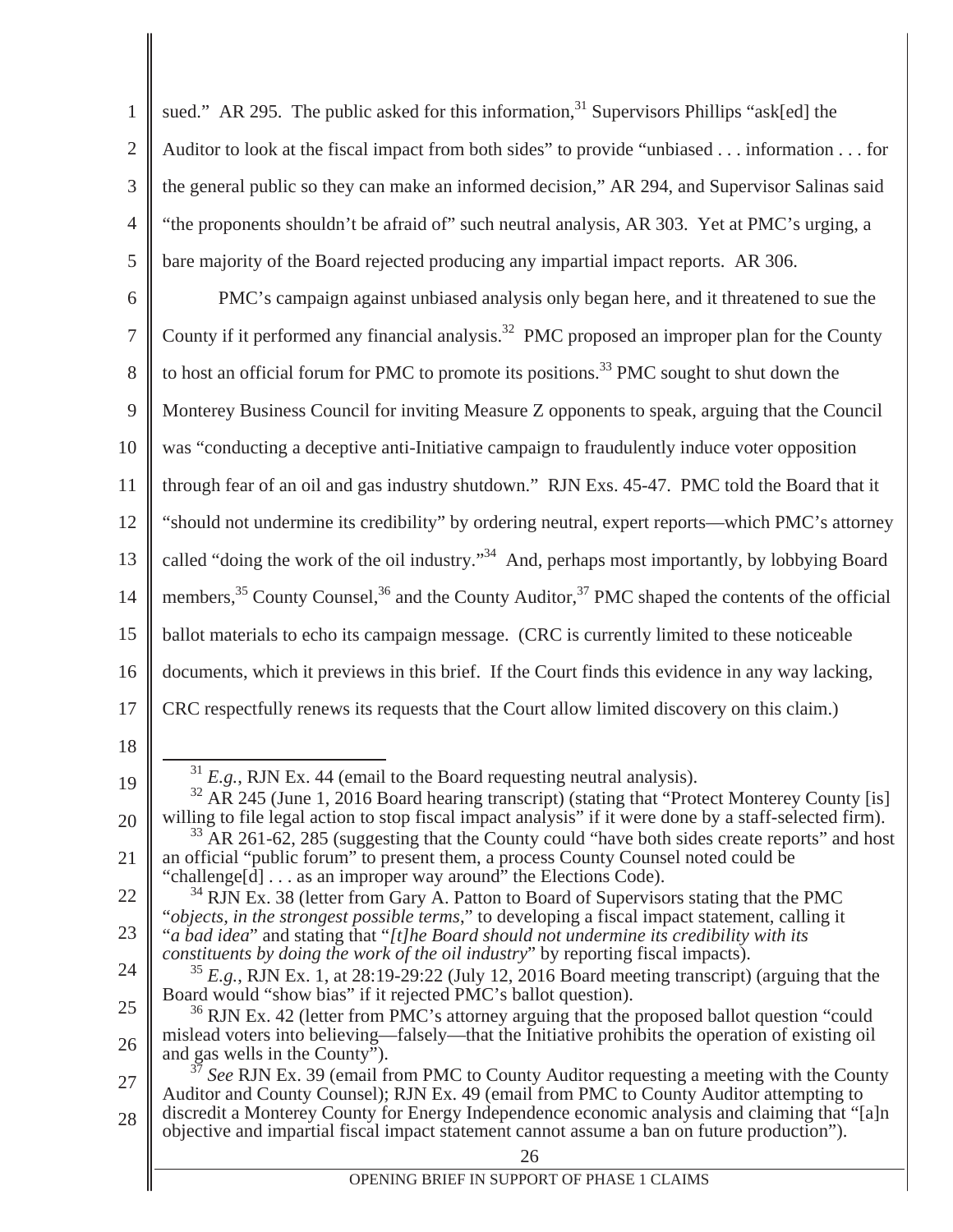1 2 3 4 5 6 7 8 9 10 11 12 PMC's campaign proved a success, and it killed all of the usual means of educating voters. For example, rather than providing a meaningful analysis of Measure Z's impact and scope—a key reason that County Counsel recommended impact reports—County Counsel could only tell voters that "[t]he full impact of the measure is uncertain because it is not known to what extent [well stimulation and wastewater injection and impoundment] are either utilized or necessary to the recovery of oil or gas in Monterey County." AR 373. This "analysis" told voters nothing, leaving PMC the clear lane to claim that the impact would be no loss of taxes or jobs. PMC was free to say this because after lobbying County officials, the fiscal impact statement that the Board finally authorized to share with voters omitted any mention of the County Supervising Appraiser's conclusion that Measure Z "would almost certainly eliminate . . . producing oil in this county," likely within "three to six months."38 As courts have explained, "significant threat[s] that voters will be misled as to the breadth

13 14 15 16 17 18 19 20 21 22 23 24 25 26 of the initiative [are] heightened by" incomplete or inadequate official materials. *CTLA*, 200 Cal. App. 3d at 361. In *CTLA*, the challenged provision was absent from the title and summary and "the introductory statement of findings and purpose in the initiative itself." *Id.* Here, although the *text* of the unrelated provisions was included in the title and summary, the *effect* of those provisions was never properly explained. *Cf., e.g.*, *Manduley*, 27 Cal. 4th at 579-80 (concluding voters were "adequately informed" of changes to Three Strikes law because the official summary and impartial analysis "clearly and prominently" explained the effect of proposed revisions). The best evidence of the bait and switch, however, has come after Measure Z's passage. Now that Measure Z is law, its proponents have abandoned their rhetoric that the measure protects jobs and tax revenue by maintaining existing oil and gas production. Right after the election, a PMC organizer told the press, "We're ready to transition to renewable energy,"39 and CBD called Measure Z part of a "plan to phase out" existing oil and gas production in California.<sup>40</sup> PMC is not denying those effects either. In fact, it and CBD have advocated for a shutdown of oil production before this Court. In their intervention filings, PMC and CBD argued

27

28

 $38$  RJN Ex. 2 (Supervising Assessor's evaluation of Measure Z).  $39$  RJN Ex. 54.

 $40$  RJN Ex. 55.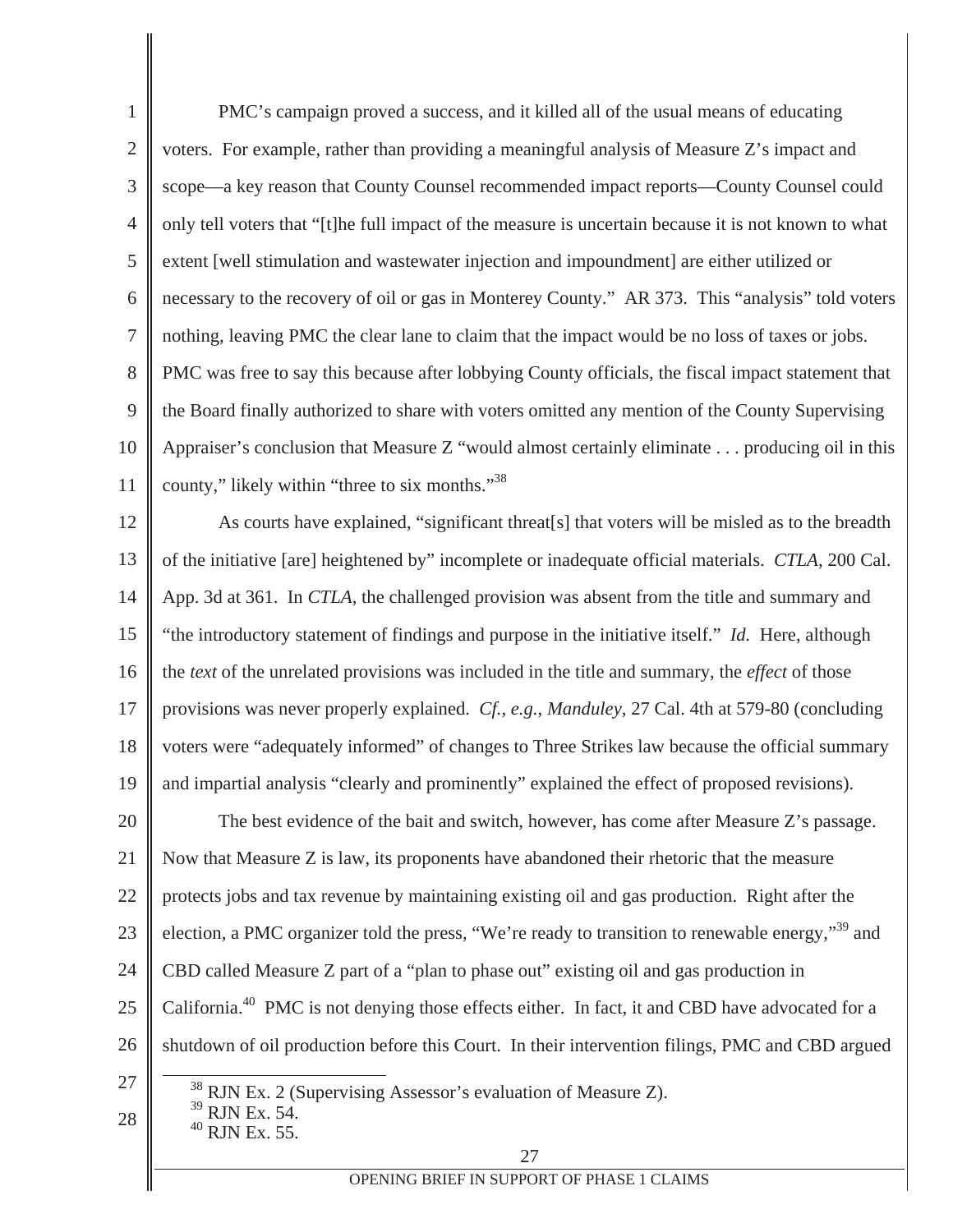1 2 3 4 5 6 7 8 9 that the partial stay of Measure Z, which prohibits all fracking, was not enough—as it "will permit oil producers to continue *current practices* that threaten the County's air, water, and economy."41 Indeed, they claimed that "*allowing [current] operations to continue . . . would effectively nullify the protections of Measure Z*," *id.*—the exact opposite of what PMC claimed while advocating for Measure Z's passage. *E.g.*, *supra* at 24-26. This new message is also infiltrating Measure Z's supposed exemption process. At a recent Board workshop on implementing Measure Z, its proponents, en masse, told the Board that no exemptions from Measure Z should issue at all.<sup>42</sup> These positions were not the thrust of the campaign, and had they been, voters could have made an informed decision about Measure Z.

10 11 12 13 14 15 16 17 18 19 20 21 22 23 24 25 26 27 28 But voters never had that chance. When combined, Measure Z's misleading language, the campaign's single-minded focus on fracking, PMC's inaccurate campaign statements, and the lack of neutral analysis explaining Measure Z's scope all likely confused voters and obscured the disconnect between Measure Z's ban on fracking and its actual broader effects. *See Jones*, 21 Cal. 4th at 1163. As a result, even assuming that voters read and understood the materials they were provided, *see Amador*, 22 Cal. 3d at 243-44, they were unlikely to have understood the nature and impact of Measure Z's disparate provisions. As in *CTLA*, "[t]he objectionable nature" of Measure Z is most "apparent when . . . considered in light of one of the primary electoral abuses the single-subject rule is aimed at ameliorating"—*i.e.*, "the single-subject requirement was enacted to minimize the risk of voter confusion and deception." 200 Cal. App. 3d at 360. If initiative proponents can have it both ways—focusing on narrow, specific purposes perceived to be politically popular when promoting an initiative; falsely denying the broader implications of the initiative; and then advocating for a post-hoc, broader purpose when the measure has passed—then the single-subject rule has no teeth. As the Supreme Court recently held: "In enforcing the command of the single-subject rule in this case, we safeguard the people's precious right of initiative from the very risks of confusion and manipulation that the rule was intended to eliminate." *Jones*, 21 Cal. 4th at 1168. Staying true to this edict dooms Measure Z. <sup>41</sup> Reply in Supp. of Mot. for Leave to Intervene at 5, 8, *Chevron U.S.A. Inc. v. Cty. of Monterey* (No. 16CV003978) (Mar. 10, 2017).

<sup>42</sup> RJN Ex. 36 (July 25, 2017 Board meeting transcript); *see supra* n.15.